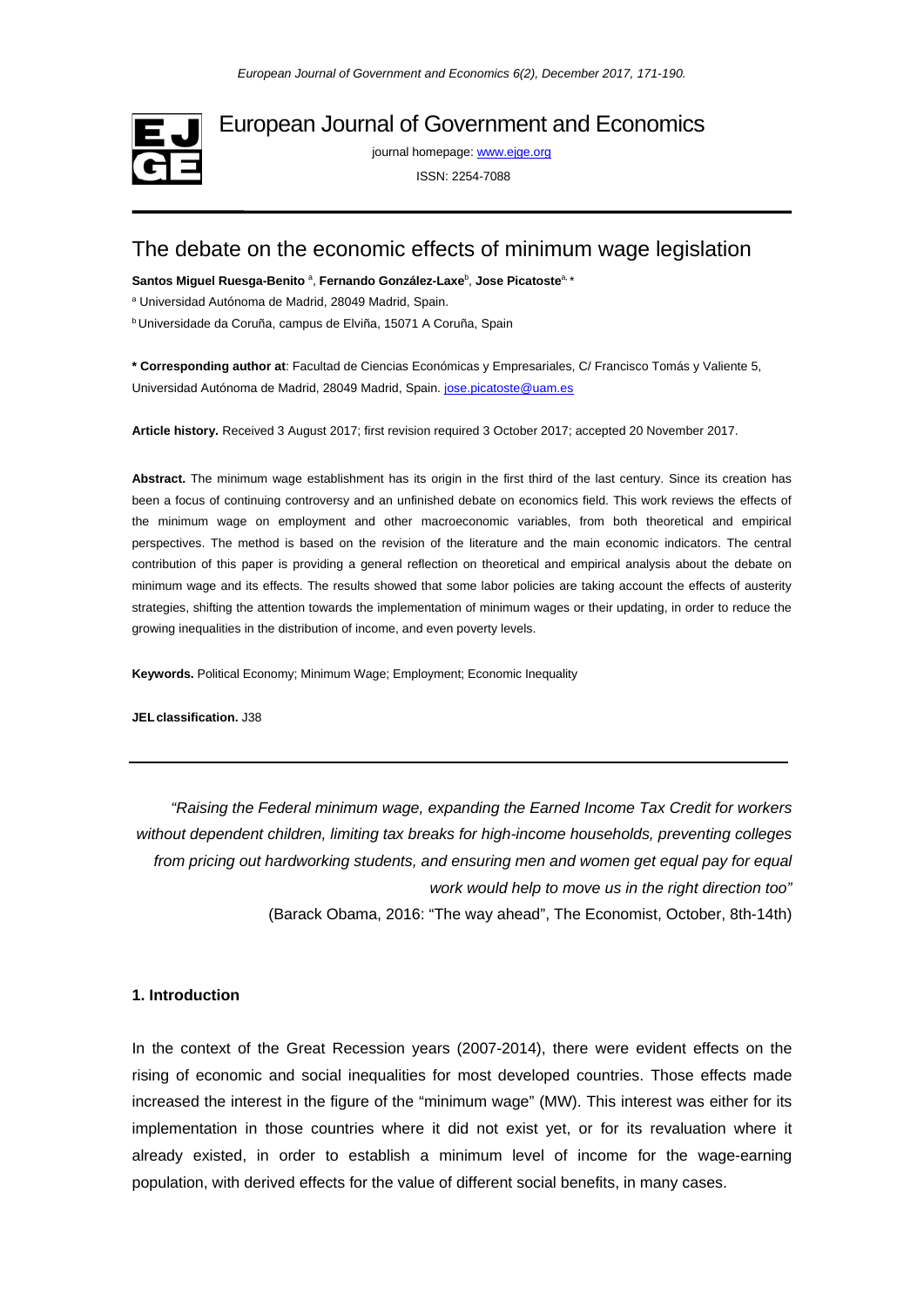In this perspective is, for example, the debate unfolded during the final years of President Obama's administration in the United States. Furthermore, in most European Union countries and in other  $OECD<sup>1</sup>$  $OECD<sup>1</sup>$  $OECD<sup>1</sup>$  countries here are debates about this issue. That is why around the aforementioned has been reactivating an economic debate, already with a long trajectory in time, which started in the first third of the last century XX, when the minimum wages began to be implemented in some countries (United States, among others) under different minimum wage formulas, in the context of the effects of the Great Depression. It is a long debate, with positions founded both in the field of Economic Science, and in the large and multiply empirical studies, which have tried to determine the effects of this labor institution in the macro and microeconomic field of relationships Economic and labor, for almost a century<sup>[2](#page-1-1)</sup>.

It is possible to find hundreds of examples specified by the Spanish Central Bank, for warning about the negative effects of increasing minimum wages on competitiveness and employment in the Spanish economy. "The implementation a system for annually revising the inter-professional minimum wage would be inappropriate, particularly if it were introduced in the Workers' Statute Law"(Central Bank of Spain, 2005).

Environmental context, in fact, greatly condition the results of the empirical analysis, so that beyond the methodologies applied and the theoretical approaches taken. The presence of enormous disparity of elements, which intervene in its interpretation, condition the effects of the application or expansion of the minimum wage mechanism. The presence or absence of competitive markets for goods and services, the situations of greater or less monopsonic intensity in labor, for example, will determine that those effects induced by the existence or revision of the minimum wage act in one direction or another on the level of employment, prices or, ultimately, the competitiveness of enterprises.

It is also relevant to assess the direction and level of the effects of the minimum wages, taking into account their relative amount, on the average wage levels in force in the economic and labor space analyzed[3](#page-1-2).

Ultimately, a large number of what we mentioned in the previous paragraphs should be understood in relation to the diversity of economic and labor institutions that accompany the presence of the minimum wage and its revaluation. This scenario gives rise to a specific labor framework, which could be more or less rigid. In addition, this scenario will determine possibilities of action and reaction of the economic agents in relation to the Minimum-Wage Institution (MWI). Particularly with the labor market and its characteristics, which will determine

**.** 

<span id="page-1-0"></span><sup>1</sup> Precisely, in September 2016 I attended an International Seminar on Minimum Wages, organized by "Action against poverty", with the participation of various political and civic authorities. It was this event that motivated me to develop the work presented here.

<span id="page-1-1"></span> $2$  "To paraphrase an old joke, if there were only two economists left in the world, they would disagree about the minimum wage. Does it cost jobs or create jobs? It's a valid question, but the answer depends on who you ask. Opponents of minimum wages contend that increased labor costs force businesses to cut staff, costing jobs. That sounds reasonable. Proponents of minimum wages argue that giving workers more disposable income puts money back into the economy, which in turn creates jobs. That makes sense, too. So what's the answer?" Mejeur (2014).

<span id="page-1-2"></span><sup>&</sup>lt;sup>3</sup> This is a fundamental issue, for example in cases such as Mexico, where the minimum wage level is around 100 euros, a level much lower than the estimated average income in the so-called informal economy. In the event referenced in note 1, we discussed this issue.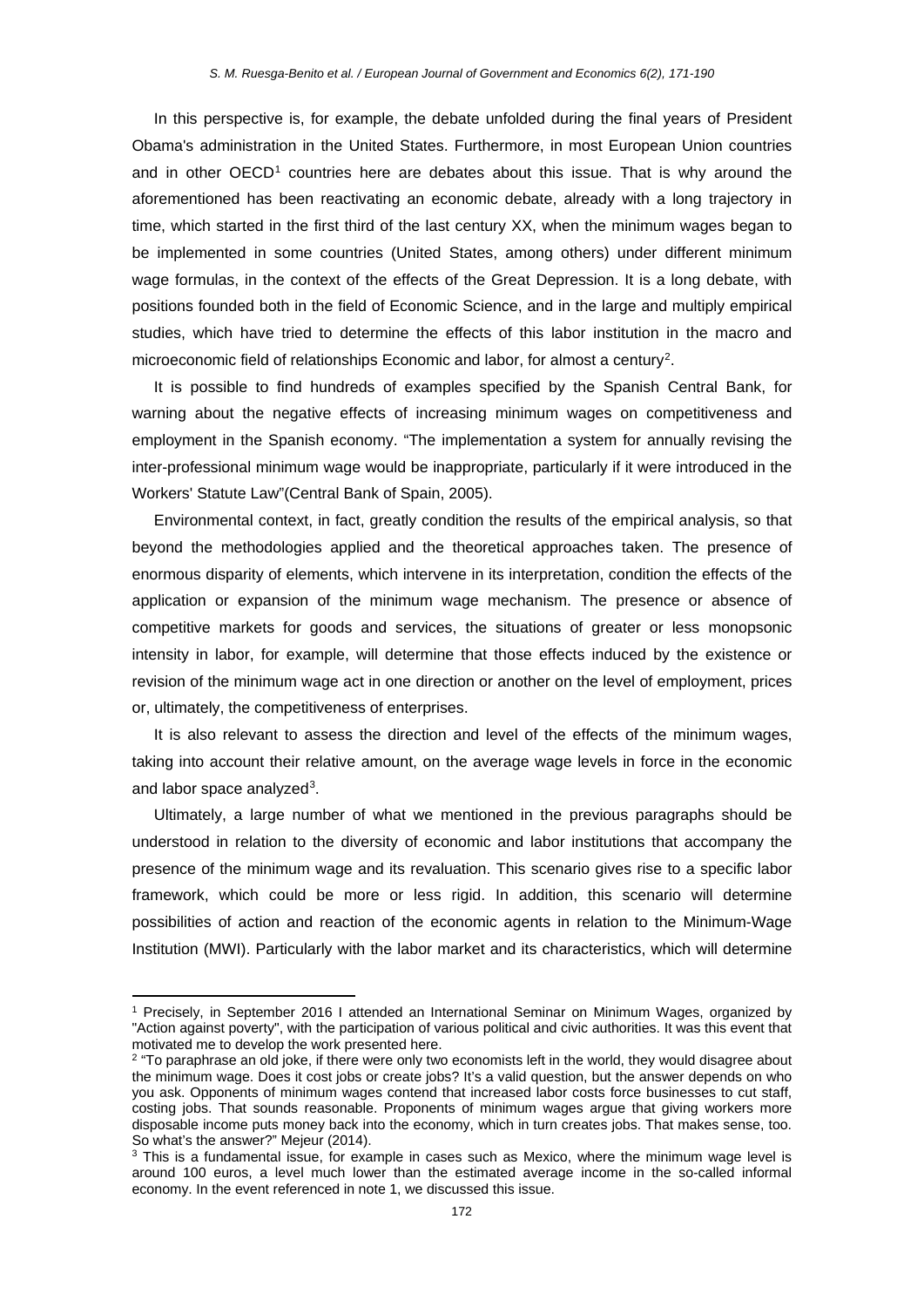the different elasticities for both supply and demand, and which will influence in a singular way the concretion of the effects of legislation on the minimum wage, both in conditions of competitive markets as in monopsony situations, or in other markets with asymmetric information.

In addition, we also should be remember that some particular aspects, as the preeminent theoretical approach in scientific publications (reflecting preferences of journal editors) or, the methodological matters, strongly condition the results of the empirical analysis of the effects of the minimum wage. One example is the remoteness of the spaces in comparison, when the analysis of data of panel of different geographical spaces is used. We could numbered a long list of conditioning factors on the amount and direction of the obtained results.

Finally, we should emphasize the existence of profuse literature (theoretical and empirical) on the effects of minimum wage legislation on employment and its evolution. This is not the same situation for trying to relate this regulatory instrument (MWI) to other economic variables like prices, productivity or labor income inequality, such as on-the-job training, or social, such as schooling or poverty rates, among other considered aspects.

#### **2. The minimum wage theory: analyzing different approaches**

Empirical results from the theoretical discourse are sometimes abused, and/or empirical results are extrapolated to confirm positions, which are rather opinions, on the effects of the minimum wage on employment and other economic variables (see figure  $1)^4$ . However, the debate on the subject is long, deep and, in our opinion, still unfinished.

In the forties of the last century, it began the debate on the effects of an increase of the minimum wage on employment<sup>5</sup>. From that point on, and always with the same and uncontestable assumption that competitive labor markets exist, the apparent consensus in economic science has been that a minimum wage increase affected employment in a negative  $way<sup>6</sup>$ . In textbooks, the minimum wage usually appears as the paradigm of an institutional rigidity that causes unemployment by interfering with the invisible hand that empties markets. Many of those who pontificate in this direction has not passed this stage of manual.

 $\overline{\phantom{a}}$ 

<span id="page-2-0"></span><sup>4</sup> See, for example, how the Spanish Central Bank intrepetes in a biased way this phenomenon, on the quotation above (Spanish Central Bank, 2005).

<span id="page-2-1"></span><sup>5</sup> See for example Lester (1946), Pigou, (1920) and Stigler (1946)

<span id="page-2-2"></span><sup>6</sup> Without being exhaustive, you can see information on this line: Abowd, Kramarz & Margolis, 2000, Baker, Benjamin & Stanger, (1999), Bazen & Skourias (1997), Burkhauser, Couch & Wittenburg (2000), Currie & Fallick (1996), Deere, Murphy & Welch, (1995), Deere, Murphy & Welch, 1996, Kim & Taylor, (1995), Meyer & Wise (1983a), Meyer & Wise, (1983b), Neumark & Wascher, (1992), Neumark & Wascher, (2000), Neumark & Wascher (2003), Orazem & Mattila, (2002).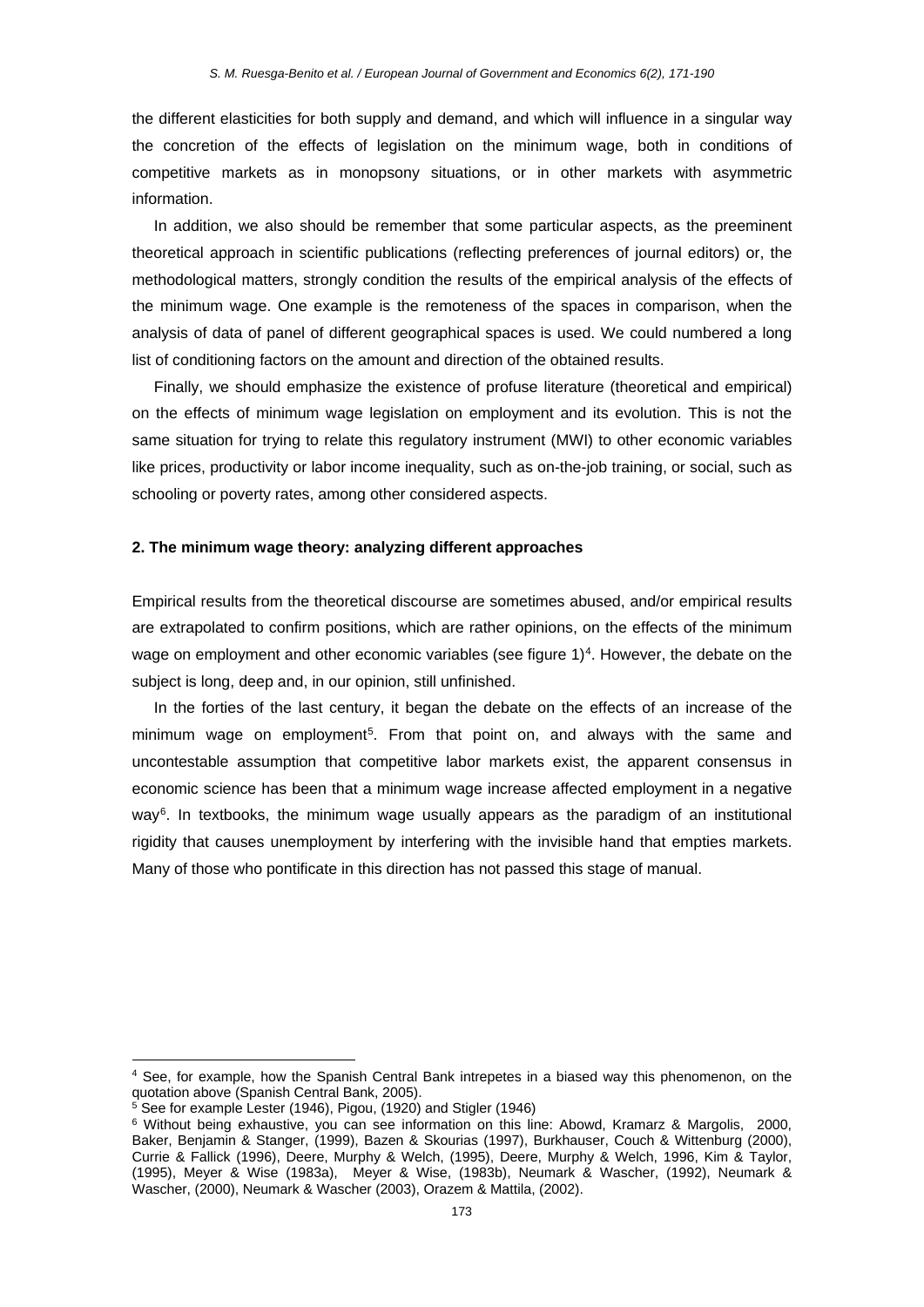



#### **2.1 The Classical-Neoclassical approach**

**.** 

If we start from the hypothesis of a perfectly competitive labor market, the result is the expected one. Under this approach, it is clear: when the minimum wage exceeds the equilibrium one, which firms hire without limitations, there will be a substitution effect, because of the reaction of entrepreneurs for facing that increase externally induced in the market. This situation will reduce the hired work (falling employment) and will incorporate more capital resources, now cheaper in relative terms[7](#page-3-0).

The main assumption on which the inverse relationship between the minimum wage and employment relays on is completely discredited: the existence of perfect competition in labor markets, even when considered plural. The distribution of the information is not equally among all the participants and the good that is distributed is far from homogeneous, neither by supply nor by demand. Faced with a starting market with low levels of competition, the minimum wage

<span id="page-3-0"></span><sup>&</sup>lt;sup>7</sup> This perspective is well illustrated in the following statements by Milton Friedman: "The minimum wage law is most properly described as a law saying that employers must discriminate against people who have low skills. That's what the law says. The law says that here's a man who has a skill that would justify a wage of \$5 or \$6 per hour (adjusted for today), but you may not employ him, it's illegal, because if you employ him you must pay him \$9 per hour. So what's the result? To employ him at \$9 per hour is to engage in charity. There's nothing wrong with charity. But most employers are not in the position to engage in that kind of charity. Thus, the consequences of minimum wage laws have been almost wholly bad. We have increased unemployment and increased poverty" (from http://blog.1worldonline.com/miltonfriedman-minimum-wage-myths/, visited at 2016, 11, 11th).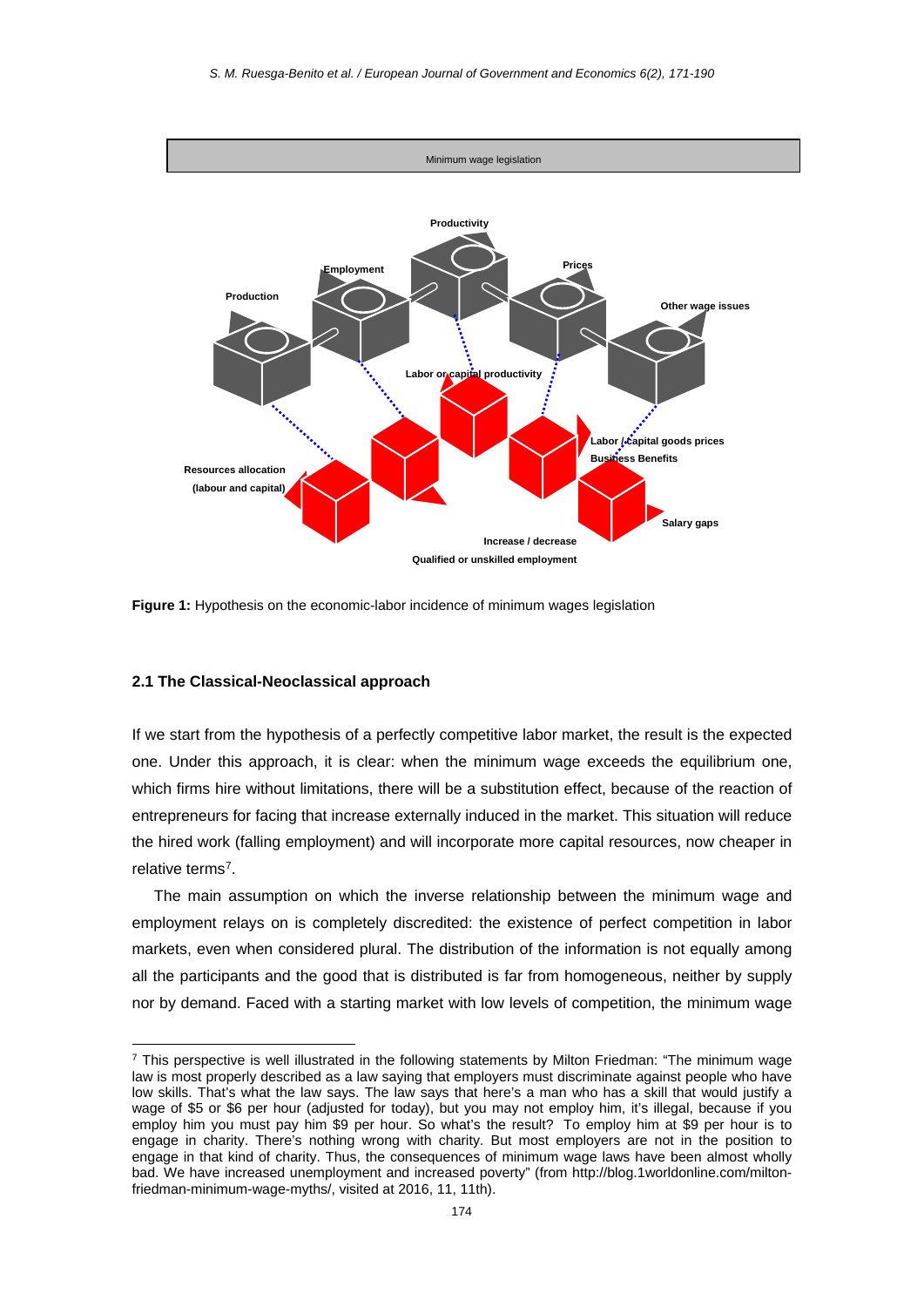breaks monopsony demand, improves the circulation of information and the expectations of the actors. Ultimately, raising the *minimum wage improves the overall efficiency of the labor market. From this perspective,* a major branch of economic science, among the three hundred studies that have already been used to test the meaning and size of the relationship, supports the thesis that minimum wage growth has no or negligible effect on the Employment (Brown, 1999 Freeman, 1994 and Freeman 1996).

Summarizing, reality tells us that labor markets move away from this formal model, showing rather situations of limited or imperfect competition. It may be on the supply side, because, for example, workers are not very mobile geographically, which limits one of the basic conditions of a competitive market (absolute mobility of factors). Or it may be on the demand side, by concentrating on the company (in various ways) the power of decision on wage determination.

In this context, especially on monopsony conditions<sup>8</sup>, the effects of the minimum wage are ambiguous, if not contrary to what the theory predicts in the presence of perfect competitive conditions.

In this case, the employer is able to fix wages, below or above the marginal product of labor, so that the appearance of the minimum wage does not have to necessarily lead to a fall in employment. On the contrary, the imposition of a minimum wage can increase employment. The positive effect on employment of the minimum wage can be maximized in the level of the wages corresponding to the equilibrium wage in a competitive labor market. With minimum wage levels above the equilibrium wage (of the competitive labor market) these gains in employment are reversed and employment may fall below its original level. But under monopsony conditions, a greater elasticity of labor supply and / or a lower elasticity of labor demand imply a larger range in which minimum wages can be increased without generating job losses (OECD 1998).

## **2.2 The efficiency wage approach**

Another interpretation, link up with a more recent theoretical approach, within the neoclassical current, denominated of "efficiency wages". According to this line of thinking, under conditions of imperfect competition, employers can set their employees' wages above the level of market equilibrium in order to increase worker productivity and reduce absenteeism and job turnover. In this context, a rise in minimum wages may result in an increase in employment. However, as in the case of the monopsony model, beyond a certain level, an increase in the minimum wage could have negative effects on the level of employment. Rebitzer and Taylor (1995) show that, within a model of wage efficiency, an increase in the minimum wage will increase employment in the short term. But, in the long run, however, profits may be lost, depending on the position of firms along the profit curve and on subsequent changes in product prices and the number of firms operating in the market (OECD, 1998).

<span id="page-4-0"></span> <sup>8</sup> See footnote 5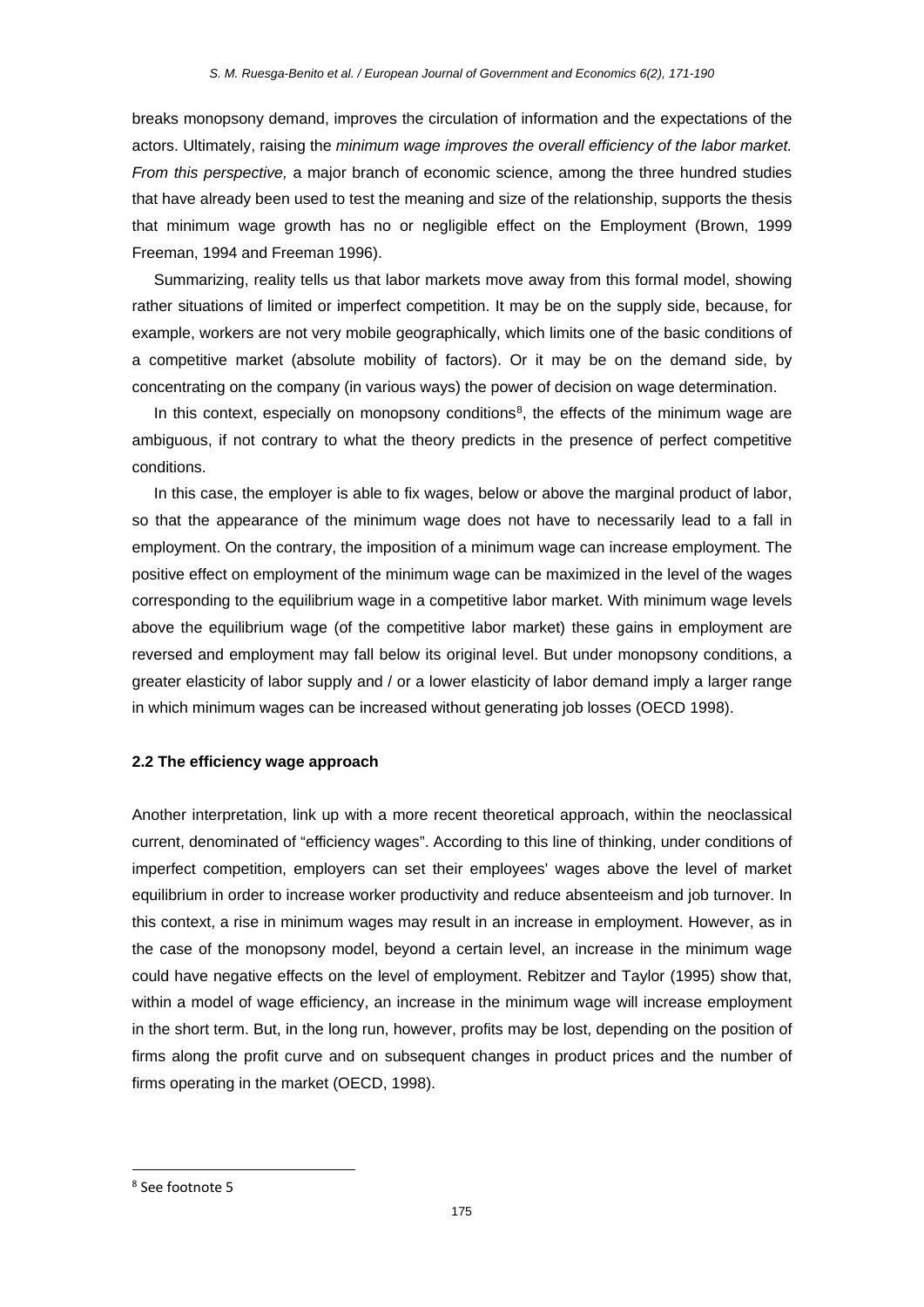#### **2.3 The endogenous development approach and human capital**

Other models admit the possibility of positive effects in the employment of the minimum wage raise take into account the endogenous growth linked to the decisions of investment in human capital. The key is that minimum wages gave incentives for low productivity workers in order to invest more in capacitation or education, which will result in productivity growth. The increase in human capital has a positive impact on growth and, consequently, employment. Cahuc and Michel (1996) show that a decrease in the minimum wage may even reduce growth. Cubitt and Hargreaves-Heap (1999) argue that the net loss of employment resulting from an increase in the minimum wage may be zero for a given range of wage values, since firms' investments in physical capital and human capital By the workers. Acemoglu and Pischke (1998) also show that minimum wages can increase the training provided by the firm to low skilled employees, with positive effects on labor productivity (OECD 1998).

#### **2.4 Employment search models**

Minimum wages has also been analyzed using the theoretical framework based on "job search" models. Within this framework, the effects on employment depend on the level of the minimum wage and its impact on the intensity of job search, the level of accepted wages and the probability of the offer of a job. Swinnerton (1996) presents a search equilibrium model in which firms show work demand curves with downward slopes, labor productivity varies from one firm to another, and the unemployed have imperfect information and job search at random and sequentially. The author shows that, because of an increase in average labor productivity, the positive welfare effects can still arise even in those cases where there are negative effects on employment.

#### **2.5 Segmented market models[9](#page-5-0)**

Minimum wages would only affect some of the segments of the labor market, located on secondary market space. Those in which wages were below that minimum wage. Depending on the size of the segment or segments, the degree of informality of it and the position of its productive supply in the value chain, the impact would be significant on aggregate employment or not, as well as on prices. We could expect some effects on work mobility between some and other segments of the labor market, which do not give the overall volume of labor available and labor employed as a whole $10$ , but, in any case, its quality.

<span id="page-5-0"></span> $\overline{\phantom{a}}$ <sup>9</sup> Ruesga et al (2014) show a detailed and illustrated explanation of how the labor market is working, taking account those theoretical approaches

<span id="page-5-1"></span><sup>&</sup>lt;sup>10</sup>Adding formal and informal sector. In this perspective you can be framed, for example, Monica Jimenez doctoral thesis recently presented at the University of Alcala de Henares before a committee, which I chaired. In its conclusions it states "it is confirmed that the minimum wage (MW) is presented as a determinant of employment conditions in the medium and large businesses and also in the public sector. In fact, the increasing on MW is linked to an increase in the bad quality work positions and in the informal workplaces, besides to the reduction of the good quality jobs. This implies that the quality of employment in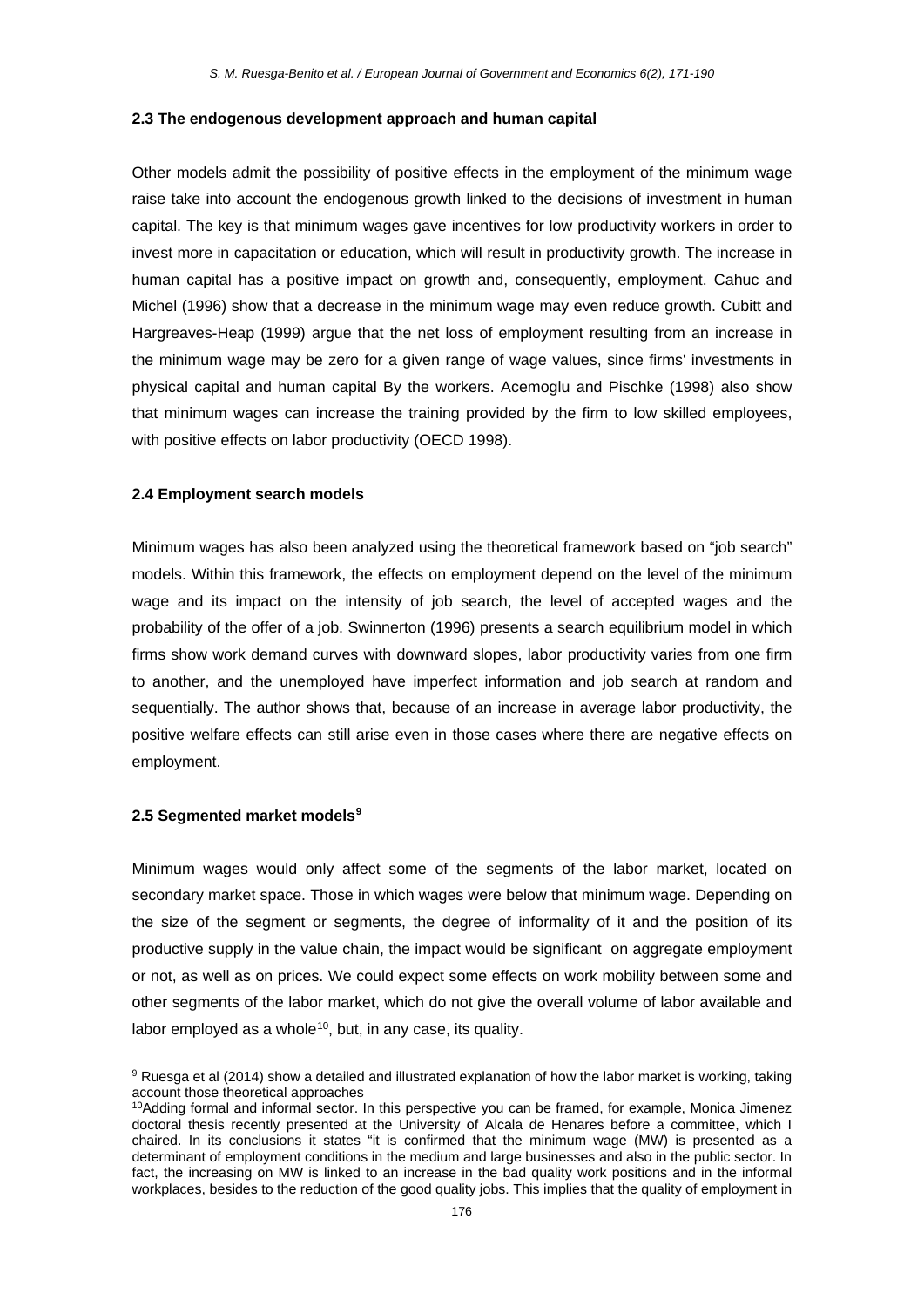Then, until cover almost the entire spectrum of theoretical interpretations on the functioning of labor markets and the role of institutions in the same and in the whole of economic system.

After almost a century of theoretical debate, the positions has not substantially changed. Neither the arguments wielded in one or other direction, arguments that we can observe again in the most recent debates about changes in the legislation or amount of the minimum wage. For example, in the United States<sup>[11](#page-6-0)</sup>.

## **3. Empirical analysis of the effects of the minimum wage**

To focus on the wide range of empirical analysis carried out on the impact of minimum wage legislation on different functions or aspects of economic activity, the following Chart 1 and 2, have been elaborated, summarizing the arguments in favor and against order to do some kind of action about the minimum wage (creation, increase, etc.). Then the social cohesion and sustainable development is also crucial (Novo-Corti et al, 2015).

**Chart 1.** Reasons in pro of legislating on minimum wage (or increases)

- *Income bottom, avoiding company abuses. Expanded salary effects on workers, over minimum salaries.*
- *Improve social cohesion and stable and sustainable economic growth.*
- *Minimum social benefits threshold. Incomes increase for marginal social groups.*
- *Replacement unskill by skill labour*
- *Decrease jobs rotation and searching costs*
- *Downturn salary gap*
- *Productivity improvement*
- *Boosts business efficiency*
- *I+D+i Improvement*

 $\overline{\phantom{a}}$ 

The most cited arguments, according to Mejeur (2014), in favor of legislation on the minimum

wage, specifically its growth, include among others:

- $\checkmark$  Places more money in the pocket of low-income workers.<sup>[12](#page-6-1)</sup>
- $\checkmark$  It reduces the gap between low and high wages, reducing inequalities, both within companies as in the whole of economy.
- $\checkmark$  It introduces more money into the economy; insofar low-income workers are more likely to spend their wages at a greater rate than their better-paid counterparts, who are more likely to save.

these companies and for the public sector is a key point to the scope and coverage of labor institutions and social security element, as it is in this specific case MW. Therefore, the compliance and adverse effects of MW are evaluated when the labor market, to which it is applied, such as that of large and medium-sized enterprises as well as in the public sector, has different employment conditions and is segmented. Therefore, the non-compliance of the MW is not ultimately due to the successive increases introduced at its level but to the context [segmented markets] in which they occurred" (Jiménez 2016).

<span id="page-6-0"></span><sup>11</sup> Virtually all prominent economists worldwide have advocated some sort of argumentation about the effects of minimum wage in the economy and the labor market. Some of them are on www.projectsyndicate.org. Moreover, there is a synthesis or the supported arguments in the recent debates in United States of America, in favor to the rise of MW in Komlos (2015) and another against in the text quoted in note 10 (blog.1worldonline.com).

<span id="page-6-1"></span><sup>&</sup>lt;sup>12</sup> According to a 2013 Congressional Research Service report from the US Congress, a father with two children and who works full time with the current minimum wage should be earning about \$15,000 and living at 76 percent Of the federal poverty line. If the minimum wage rises from the current 7.25 hours to \$9 the same family could be placed at 94 percent of the poverty line.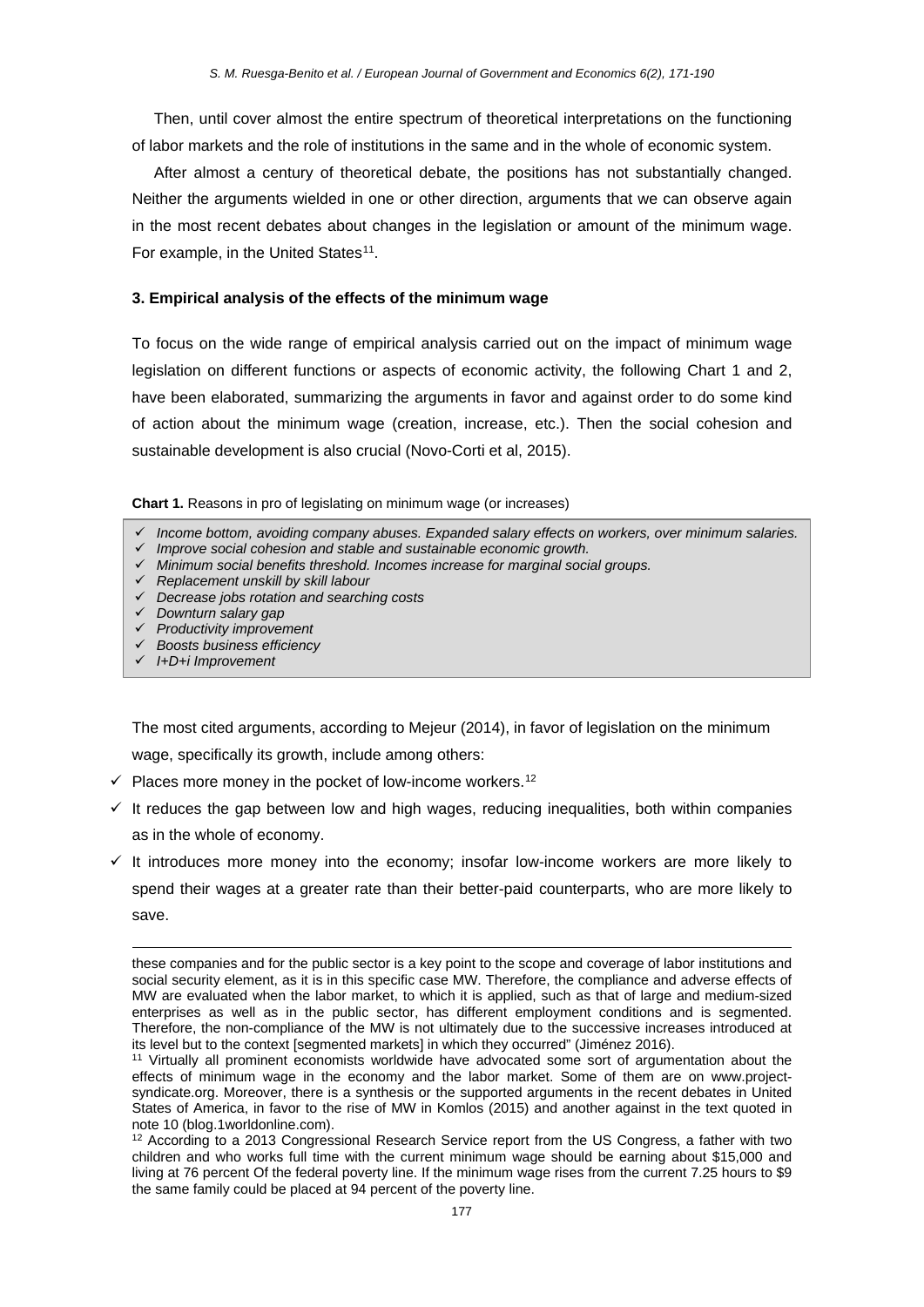$\checkmark$  It decrease mobility among low-wage workers, which can have a positive effect on business insofar as higher mobility raises training costs and reduces productivity.

**Chart 2.** Reasons against legislation on minimum wage (or increases).

- *Jobs losses (in factory and macrolevel).*
- *Changes of labour relative prices regards to skill levels.*
- *Some labour intensive and unskill jobs activities way out to informality..*
- *Competitive companies losses.*
- *Higher inflation*

**.** 

*Not reduce poverty, but rather increases.* 

In turn, the arguments against the growth of minimum wages are (Mejeur, 2014):

 $\checkmark$  Reduces employment. Labor costs are the substantial part of the budget of many companies, which means that entrepreneurs will be driven to reduce jobs or hours of work to keep their production floor and profits. This could lead to the disappearance or reduction of incomes for workers with low wages

 $\checkmark$  There are better ways to face poverty, such as income tax credits for low incomes, or fiscal policies that encourage the development of financial assets and savings for low income families

 $\checkmark$  Increases in labor costs can be passed on to consumers through prices. Higher prices lead to declines in demand may lead to depressive effects on the economy

 $\checkmark$  The increase in labor costs leads to lower profits for companies, which means that entrepreneurs have fewer monetary resources to invest in their companies to create jobs and expand their business

As we discussed above, the extent of theoretical interpretation on the neoclassical and derivative slopes, the empirical contributions to this theory are somewhat more modest, in number and in the size of the results<sup>[13](#page-7-0)</sup> even in low-wage sectors. And they are strongly focused on the analysis of the relationship between minimum wage legislation and employment. For example, Machin, Manning and Rahman (2003) find a negative effect on the use of minimum wage introduction in the United Kingdom. But this effect is very modest even considering that a third of the sector analyzed, the domestic service, had previous salaries below the established minimum. This idea of classical manual is, in a way, an anachronism that has been confronted with an abundant economic literature, empirical, with consistent evidence on the zero or even positive effect on employment, in certain circumstances, derivative on the growth of the minimum wage $14$ .

<span id="page-7-0"></span> $13$  For example, they shown a mean elasticity around  $-0.1$  for the relation por ciento between minimum wages and employment (Brown, Gilroy and Kohen, 1982).

<span id="page-7-1"></span><sup>&</sup>lt;sup>14</sup> In this perspective, with nuances as to its conclusions, a long list of references can be consulted, among others: Azam, (1992), Bell, (1997), Bernstein & Schmitt (1998), Bhaskar & Ton (1999), Boadway & Cuff (2001), Bruno & Cazes (1997), Card (1992a), Card & Krueger (1994), Card & Krueger (1995), Card, (1992b), Dickens, Machin & Manning, (1999), Hyslop & Stillman, 2004, Islam & Nazara, 2000, Jones, (1987), Katz & Krueger (1992), Klerman (1992), Lemos (2003), Lemos (2004a y b), Machin & Manning (1997), Machin & Manning, (1994), Machin & Manning, (1996), Manning (1995), Shepherd (2000), Stewart (2001) & Wellington (1991). Some of the most outstanding works in this field, developed in the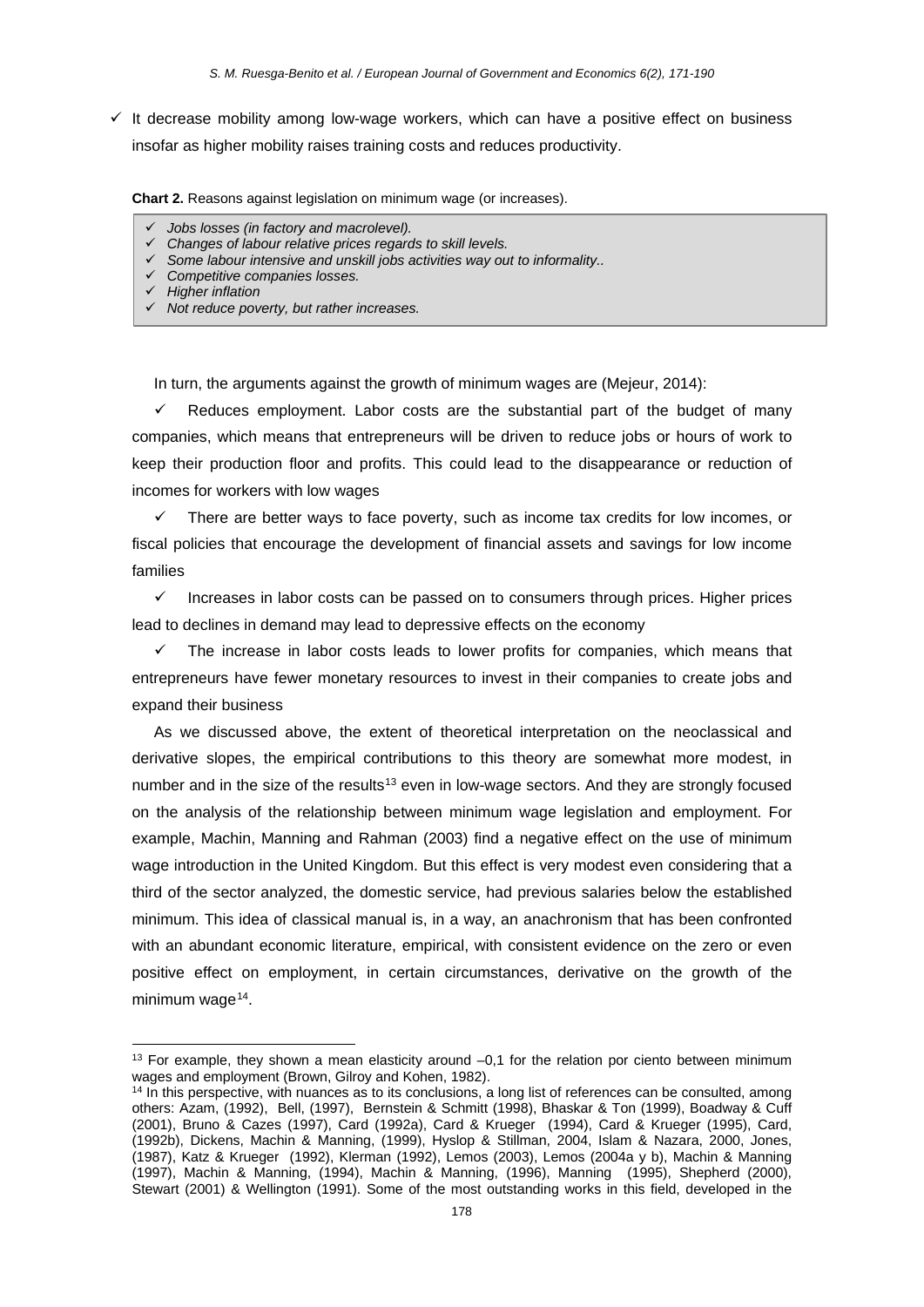The sense and amount of the effect of the growth of the minimum wage would not be unidirectional. It vary depending on three variables that, in general, can be annulled until they resolve in zero consequences: the elasticity of the labor demand In the sector covered by the minimum wage, the elasticity of demand in the uncovered sector and the size of the growth of the minimum wage (Fields, 1994). Thus, in the less qualified and less paid jobs, increases in the minimum wage would have a minimal impact on employment. Under this premise, in Spain, where the minimum wage is over the average level of the developed countries (see Table 1 and figure 2), the possibilities of influencing employment would be remarkably low.

| Country              | 1976     | 2000      | 2009 | 2015 |
|----------------------|----------|-----------|------|------|
| Australia            | 65       | 58        | 54   | 39   |
| Belgium              | 58       | 53        | 52   | 45   |
| Canada               | 52       | 41        | 42   | 48   |
| Chile                |          | 64        | 71   | 61   |
| Chech Republic       | ٠.       | 32        | 36   | 66   |
| Estonia              |          | 34        | 40   | 59   |
| France               | 58       | 56        | 62   | 53   |
| Germany              | $\sim$   | $\cdot$ . | ٠.   | 36   |
| Greece               | 69       | 52        | 49   | 57   |
| Hungary              |          | 37        | 48   | 85   |
| Ireland              | ٠.       | 68        | 47   | 52   |
| Israel               | $\sim$   | $\cdot$ . | 57   | 38   |
| Japan                | 29       | 32        | 36   | 38   |
| Korea                | $\cdots$ | 29        | 45   | 40   |
| Luxembourg           | 41       | 54        | 55   | 42   |
| Mexico               | $\sim$   | $\sim$    | 37   | 31   |
| Netherlands          | 64       | 51        | 47   | 44   |
| New Zeland           | 57       | 50        | 59   | 54   |
| Poland               | $\sim$   | 40        | 46   | 94   |
| Portugal             | 48       | 49        | 54   | 61   |
| Slovak Republic      | $\sim$   | 42        | 45   | 78   |
| Spain                | 48       | 42        | 42   | 46   |
| United Kingdom       | $\cdots$ | 41        | 46   | 34   |
| <b>United States</b> | 47       | 36        | 37   | 33   |

**Table 1.** Minimum wage as a proportion of the average wage (in%), 1976, 2000, 2009 and 2015 in OECD countries.

**Source**: Own elaboration from Neumark & Wascher (2003) and datos-macro.com

**.** 

In this regard Joliet (2015) notes that: "*I have collected 138 empirical papers that deal with the minimum wage and its impact on employment. These studies date from 1957 to 2011. They*  test the effects of minimum wages in more than 21 countries. My survey found that 64% of *research in this time period resulted in negative effects on employment, 19% found no effect, 12% found mixed effects, and 5% found positive effects. When the period of time is reduced to 1992-2011, 52% of research found negative effects on employment, 25% found no effect, 16% found mixed effects, and 7% found positive effects. This survey gives us an estimate of whether* 

field of empirical analysis, began in the early nineties of the last century in response to the dominant postulates of the neoclassical current, those of Card, Krueger and Katz. In this regard, the blog quoted above (blog.1worldonline.com) states that: "Now, the Clinton Administration is advancing the novel economic theory that modest increases in the minimum wage will have no impact whatsoever on employment. This proposition is based entirely on the work of three economists: David Card and Alan Krueger of Princeton, and Lawrence Katz of Harvard. Their studies of increases in the minimum wage in California, Texas and New Jersey apparently found no loss of jobs among fast food restaurants that were surveyed before and after the increase" (See footnote 9, from http://blog.1worldonline.com/miltonfriedman-minimum-wage-myths/, visited at 2016, 11, 11th)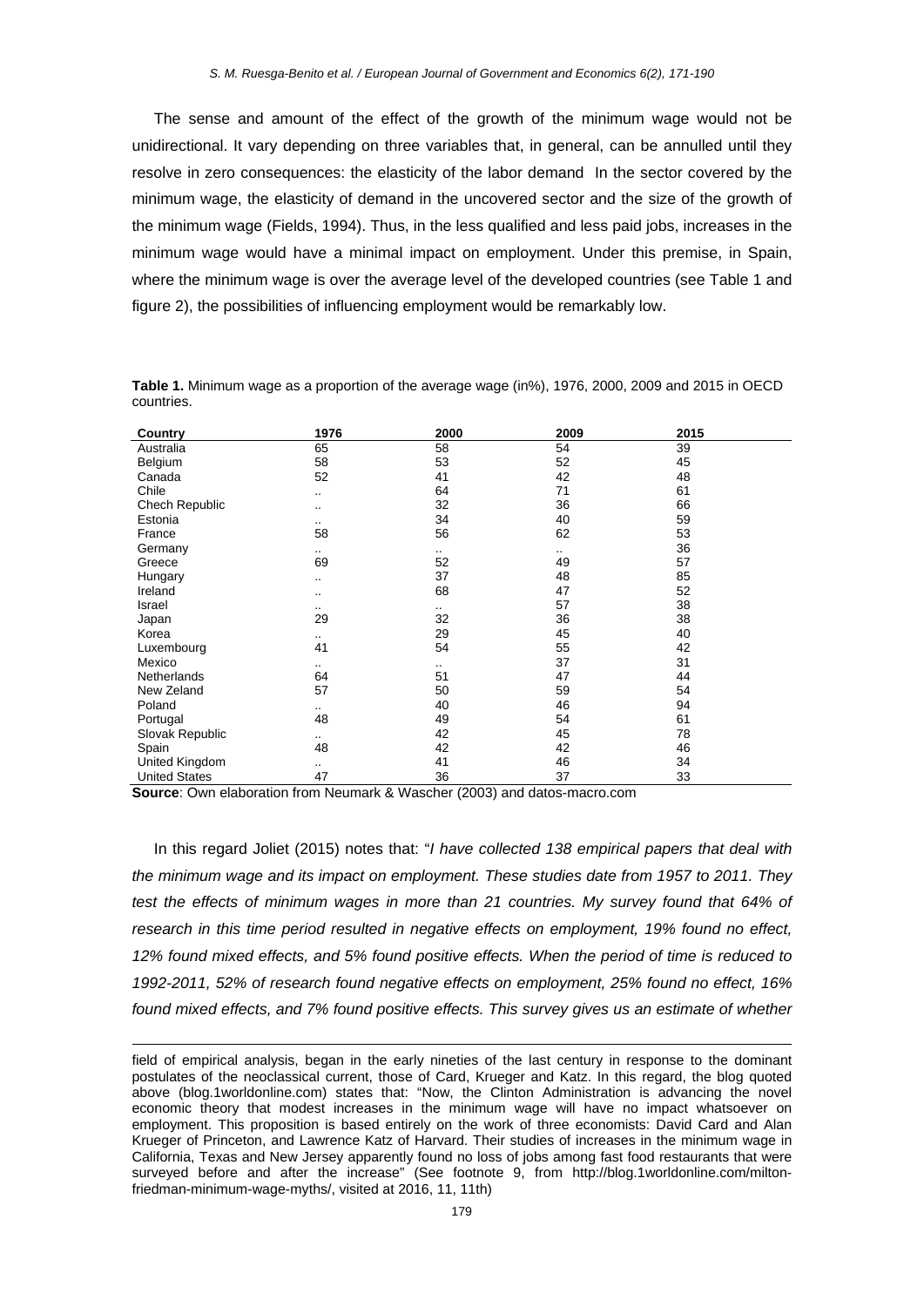*or not the theory of competitive markets is correct or whether the theory of monopsony is in theory the opposite. What we see is that the vast majority of research supports the theory of competitive markets or the idea that minimum wage is not well structured. Fortunately, workers with a minimum wage constitute a very small portion of the total labor force. Due to this fact, these global negative effects are not so great*" [sic].



**Figure 2.** Minimum wages in OCDE countries. Source: own elaboration from Neumark & Wascher (2003), OECD (2004) and Datos-macro.com

If indeed the growth of the minimum wage has imperceptible effects on employment, the limited growth of labor costs entailed, then, in a general equilibrium model, would have to be paid either by the entrepreneurs, subtracting it from their profit margins (Card & A. Krueger, 1995), or by consumers through the inflation they assume (Aaronson, 1997, MacDonald & Aaronson, 2000. L'Horty & Raults, 2004, Katz & Krueger, 1992 & Lemos, 2004a). However, the very limited literature on these eventualities shows that both effects are very small. Most workers who hover around the minimum wage are in very competitive sectors (in the domestic economy, but not competing with the outside) with little tendency to transfer any wage growth to prices.

If there is no effect on inflation<sup>[15](#page-9-0)</sup> or employment or even on benefits, what the economic literature sees is that raising the minimum wage could lead to a structural transformation of supply to adjust to new labor costs.

In this sense, the sectoral distribution of workers who got earnings equal or above the minimum wage is also important, since it affects their real effects on the competitiveness of the national entrepreneurship network. For example, in accordance with the previous paragraph,

 $\overline{\phantom{a}}$ 

<span id="page-9-0"></span><sup>15</sup> Werner & Sell (2015) stated that "In contrast, we cannot find any significant price reaction for West Germany. This suggests that implemented minimum wage in West Germany is too low in comparison to the predominantly paid wages and is hence not binding".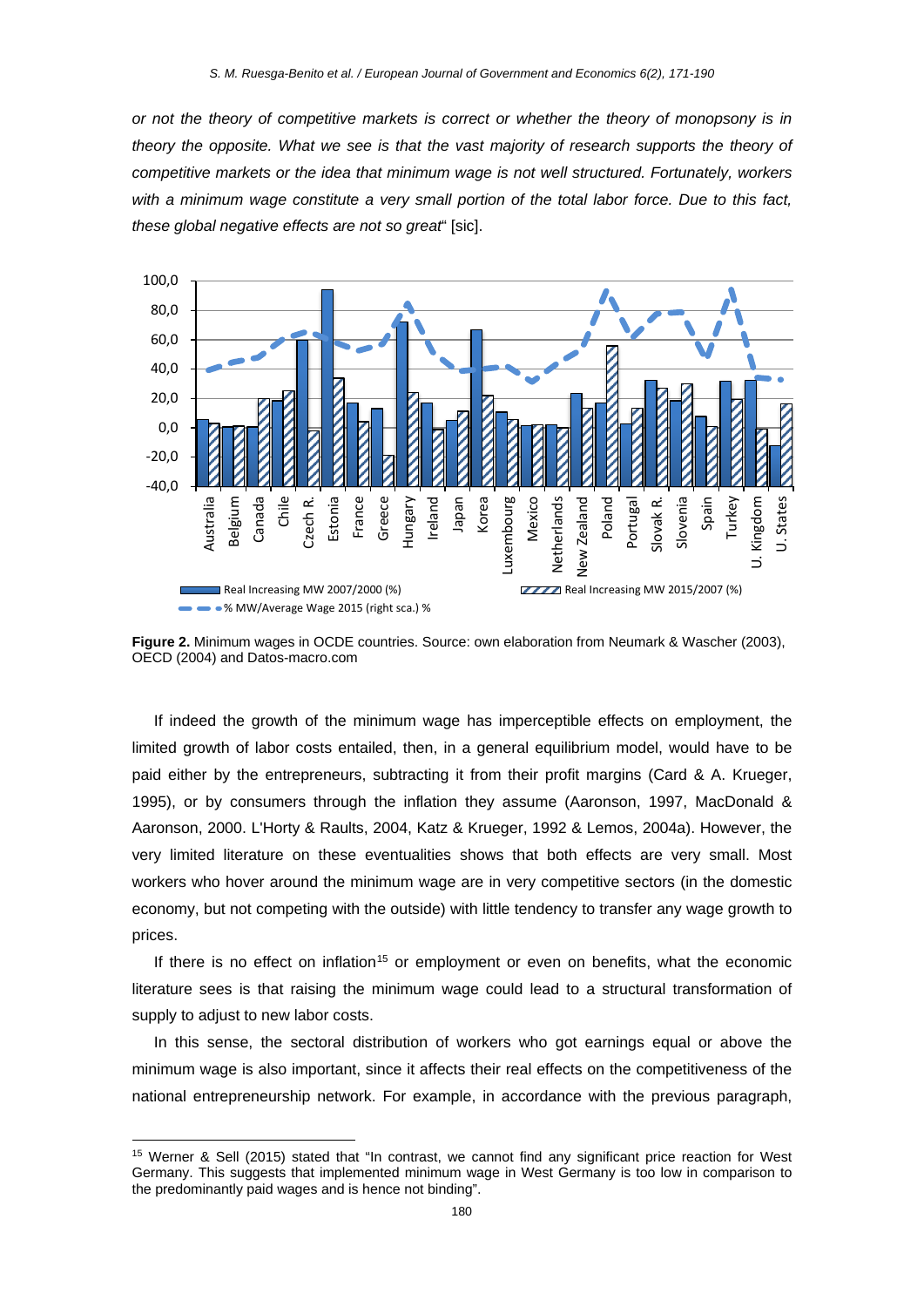Komlos (2015) points out that minimum wage earners do not generally work in the export sector<sup>[16](#page-10-0)</sup>, which would imply that changes in the minimum wage would have little effect on the external competitiveness of workers.

On the contrary, raising minimum wages could stimulate some productivity adjustments through training (public or private) (Acemoglu & Pischke 1999, Arulampalam, Booth & Bryan 2004, Cubitt & Hargreaves-Heap 1999 & Cunningham 1991), or by means of the greater permanence in employment (Fraja, 1996, Nichell & Layard, 1997, Portugal & Cardoso, 2001 & Teulings, 2000) or even by promoting investment in capital goods, in case they were able to catch the effects of (Askenazy, 2001, Gordon, 1995, & Lucas, 1988). Much more important is the first effect, because the majority of minimum wage earners are in branches of services that are not exposed to international competition, as has been said. In the export sector, minimum wages are an anecdote, so the contribution of their rise to international competitiveness is practically nil, this happens practically anywhere in the world, but particularly in the Developed Countries (Standing, Sender & Weeks, 1996).

In this sense, the minimum wage and its growth could be interpreted as a welfare program without side effects, besides contributing to the improvement of the country's productivity. This is due to the absence of incontestable evidence that there is a dragging effect of minimum wages on the rest of the wage pyramid, but rather reduces the dispersion among the different wages (DiNardo, Fortin & Lemieux, 1996, Lee, 1999, Dickens & Manning, 2002 & Smicht, 2015). Reducing wage disparities also contributes to increasing domestic demand<sup>[17](#page-10-1)</sup> by rebalancing the demand-import elasticity that increases with wage dispersion. That these growths in domestic demand do not translate into inflation will not be the responsibility of the recipients of rising minimum wages, but rather of policies on supply in general and market liberalization in particular. Under this scenario we would be facing one of the few examples of virtuous circles in economics, within reasonable limits of growth.

Regarding the indexation of the minimum wage to some kind of reference, be it productivity or inflation, it is interesting the declaration that "*We cannot get any conclusion on which of the effects of the indexation of the minimum wage, if they are any, will differ from the current effects of the minimum wage*" (H.I. Grossman, 1981). The evidence is that in Ireland and the United Kingdom, the last countries to introduce minimum wages, at levels substantially higher than those discussed in Spain, this fact has not translated into negative impacts on employment. Both countries have unemployment rates among the lowest in the European Union.

In observing the differences in the field of empirical studies, however, it would be useful to distinguish between effects on the volume of labor or on unemployment, on two sectors of analysis: employment covered and not covered by the institution of the minimum wage (MWI),

**.** 

<span id="page-10-0"></span><sup>&</sup>lt;sup>16</sup> He concludes: "Do you have a Chinese McDonald's in your neighborhood? I don't think so. In fact, most of the people who work for under \$10 an hour are working as cashiers at grocery and department stores (1.4 million), retail salespeople (1.1 million), cooks (1 million) and janitors, cleaners, waiters or waitresses (1.5 million) — none of whom work in the export sector. Raising their minimum wage would not hurt our exports at all. Their wages have nothing to do with competing with the rest of the world". (Komlos, 2015).

<span id="page-10-1"></span><sup>&</sup>lt;sup>17</sup> "There is no evidence about the adverse effect of this rent and there is evidence on the positive effect on consumption" (García Vega, 2013).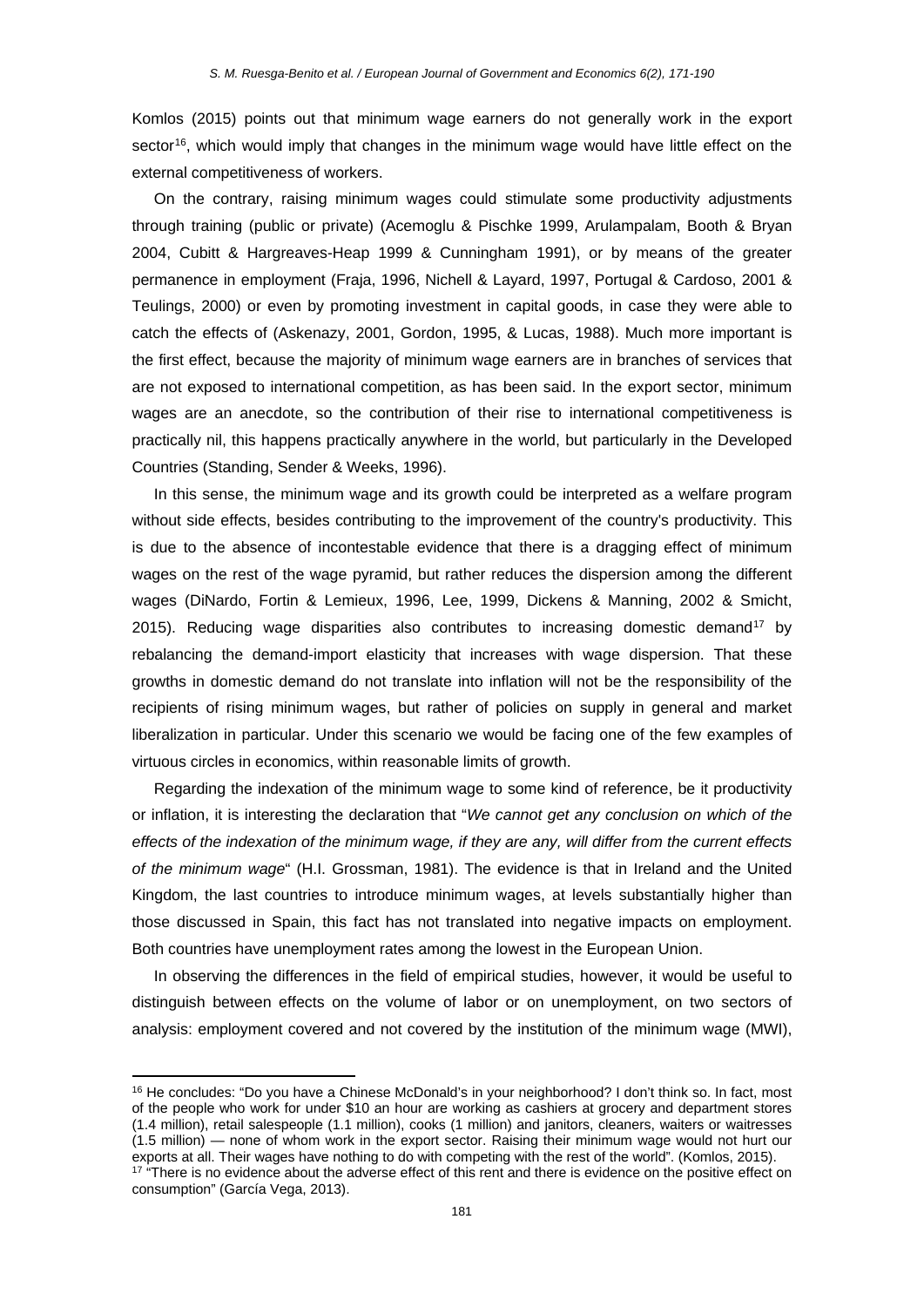as Mincer (1976) did<sup>18</sup>. In this regard, it is important to consider the relative importance of the minimum wage (its actual coverage, which in most developed countries is often reduced<sup>[19](#page-11-1)</sup>), to differentiate between the covered and uncovered sectors by the presence or growth of the minimum wage.

In any case, the empirical evidence does not seem to be conclusive due to the effects of modifying the minimum wage nor in any one variable (active population / unemployment) as shown below, in a simple way, in Figures 3 and 4.



**Figure 3.** Real Increase of the Minimum Wage (2015/2000 and 2015/2007) and the Unemployment Rate in OECD countries. Source: Own elaboration based on OECD data.

There is no relationship between the growth of the minimum wage (both before and including the analysis of the Great Depression) and the unemployment rate (in 2016). The countries with

More than half of minimum wage workers are under the age of 25.

**.** 

Six percent of women and 3 percent of men earn minimum wages.

Louisiana, Oklahoma, Texas and Idaho have the highest percentage of minimum wage workers.

<span id="page-11-0"></span><sup>&</sup>lt;sup>18</sup> What, curiously, could lead us to interpretations close to those that arise from the "theory of segmentation", understanding that the labor market is articulated in different segments, on which the modification in the institution of the minimum wage would impact in a way very different manner (with labor movements included, as noted above, in note 11). Although Mincer is actually referring to another type of situation, of separation between those who have wages above or below the minimum wage, considering those as not covered, those not directly affected by the MWI; However, the different effects on unemployment or activity rates could be explained by the fact that part of the labor displacement effect due to the raising of the minimum wage could be directed linked not to unemployment but to inactivity (part of which, could fall within the scope of the informal employment). 19

<span id="page-11-1"></span>For example, for the United States, based on The Bureau of Labor Statistics, it has been pointed out that in 2012:

Around 3.6 million (or 4.8 percent) of the 75 million workers paid on an hourly basis earn \$7.25 an hour or less.

 $\checkmark$  The leisure and hospitality sector has the highest proportion of minimum wage workers.<br> $\checkmark$  Louisiana, Oklahoma, Texas and Idaho have the highest perceptage of minimum wage

 $\checkmark$  Alaska, Oregon, California, Montana and Washington have the lowest percentage of minimum wage workers. (Mejeur, 2014).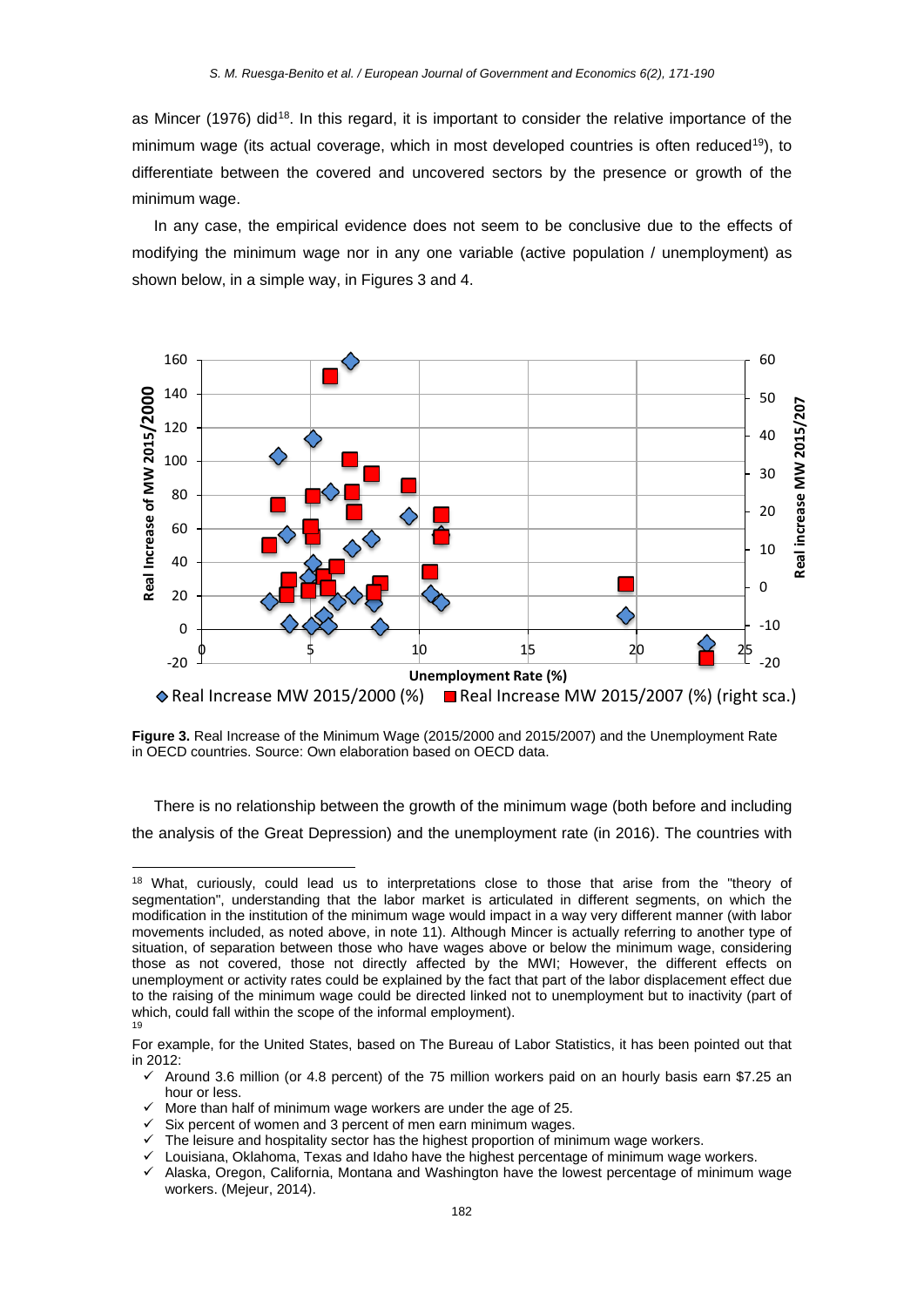the highest unemployment rate in 2016 (Greece and Spain) recorded very low, if not negative, growth of the minimum wage in the two periods considered. However, for the places with lower unemployment rates, there is a great dispersion in minimum wage levels.



**Figure 4.** Real Increase of the Minimum Wage (2015/2000 and 2015/2007) and Activity Rate (%)in OECD countries. Source: Own elaboration in basis to OECD data.

Similarly, the possible relationship of increase in the minimum wage and activity rate (data 2015), analyzed by means of panel data for several OECD countries, can be considered not significant.

## **4. Concluding remarks**

In the current debate on the incidence of the minimum wage on employment or, more broadly, on the functioning of the economic system and the labor market, there is much more of theoretical discourse (with its ideological connotations) than of consistent and unquestionable empirical evidence. This debate has become more pronounced in recent decades, increasing pressures for the increase in the IMS, given the deregulation of European labor markets and subsequent growth in income inequality (functional and salary), in an economic recessive context, boosted by austerity policies<sup>[20](#page-12-0)</sup> implemented in some European countries (Díaz-Roldan, 2017). This has led to understand the minimum wage as a restrainer of inequalities and even reducing poverty levels.

When making empirical estimates, first should be taken into account, on the one hand, the structural and institutional characteristics of labor markets analyzed and, on the other hand, the comparisons or causal relations. In order to appreciate such differences, it is necessary to rely on analytical models that simultaneously contemplate the structural and institutional characteristics of these markets (affecting the elasticities of the variables of the model, the

**.** 

<span id="page-12-0"></span><sup>20</sup> See García and Ruesga Benito, 2014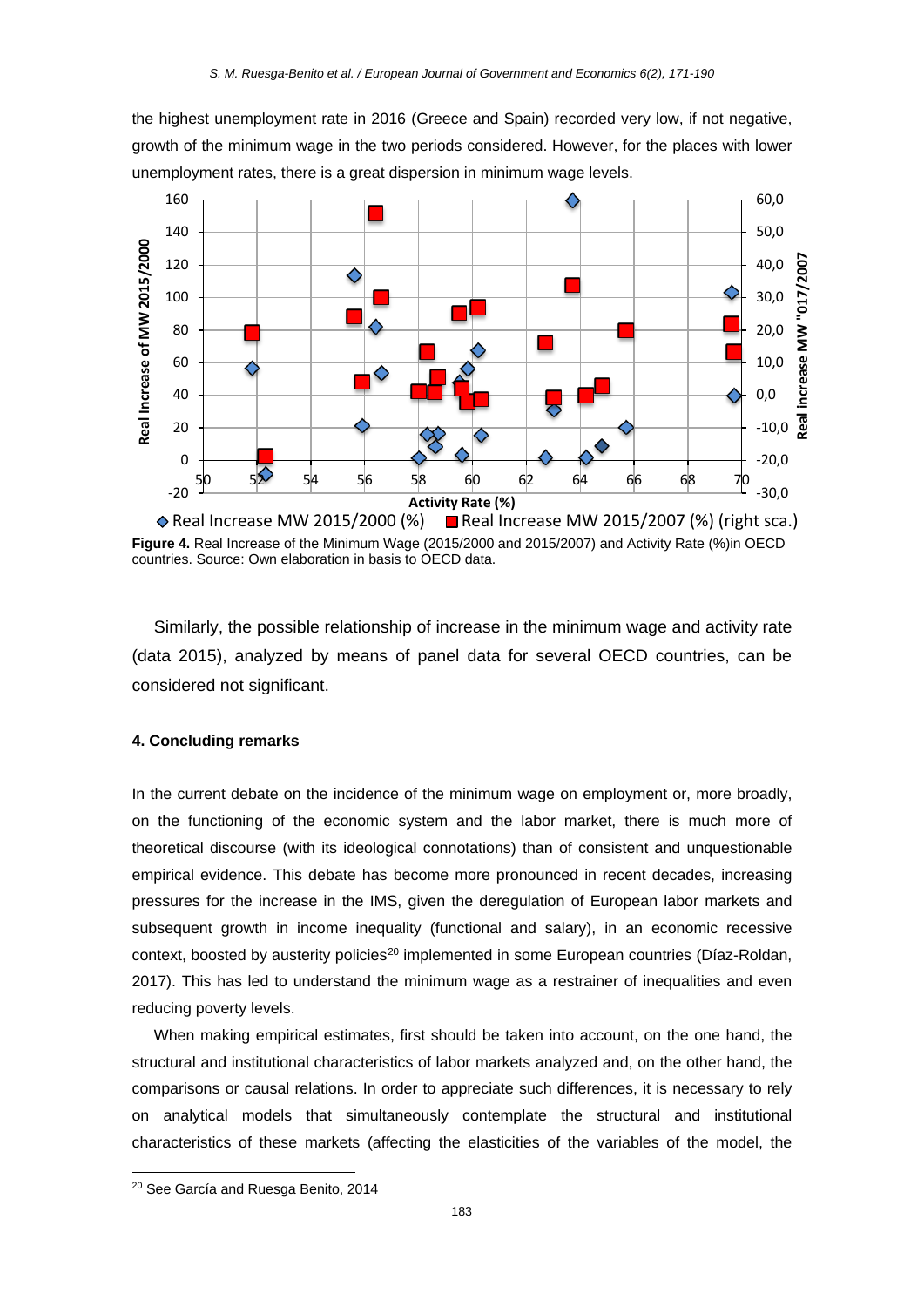supply and demand of labor, the occupational and sectoral structure, the level and characteristics of informality in employment, etc., as well as the disparity of institutions that regulate the operation of markets), the singularities of minimum wage legislation in each area (relative amount, intensity of coverage, etc.) and the actual situation of the labor market (salary level and structure, etc.).

With this background, an abundant literature of empirical analysis has been generated, generally based on inevitably simplifying models, which offer a huge disparity of uneven results.

In general, there is not enough evidence to ratify without any discussion one of the theoretical approaches contemplated. Different reasons are pointed out: "the lack of understanding of the functioning of labor markets, our inability to get rational legislation and the small size of the workers affected by the minimum wage are factors that explain how it is a myth the fact that it is possible to manipulate the labor market to achieve meaningful results" (Joliet, 2015).

And yet a good part of the developed countries and most Europeans have had legislation on minimum wage for decades, plus a few others that have recently been incorporating it, such as Ireland, the United Kingdom and Germany. It could therefore be concluded that the redistributive and, by extension, social stability aspects are more concerned than the possible adverse effects on employment or other relevant variables for the purposes of economic equilibrium and corporate competitiveness (or, alternatively, evidence of other positive effects, such as those on labor productivity).

In general, there is no significant political rejection of increases in MWI, except in strongly ideologized business or political environments (in the neoliberal perspective) because of the hypothetical job losses that would result from it (and derivative effects that would decline welfare). In many cases, the revaluation of minimum wages is indexed to some macro variable (usually the evolution of consumer prices) and its application does not usually generate extreme controversy in the political world. It is therefore appropriate, before establishing a priori conclusions about the effects of the minimum wage on any relevant variable characteristic of the equilibrium or economic growth, to take into account, for a particular space:

 $\checkmark$  A diagnosis of the labor market situation: imbalances, informality, wage level, functioning of labor institutions.

 $\checkmark$  The institutional landscape of the minimum wage. Existence, scope of application, interaction of different levels (geographical, occupational, etc.) revaluation and management, etc.).

 $\checkmark$  The definition of the pursued objectives with the implementation / increase of the amount of minimum wage.

All the above mentioned should be taken account for actuate on the next issues:

Legislating on minimum wage minimizing adverse effects and promoting pro-positive results: definition of objectives (hierarchy), basic parameters of the minimum wage or its increase: scope, social participation, etc.

Continuous monitoring on these possible effects for evaluation: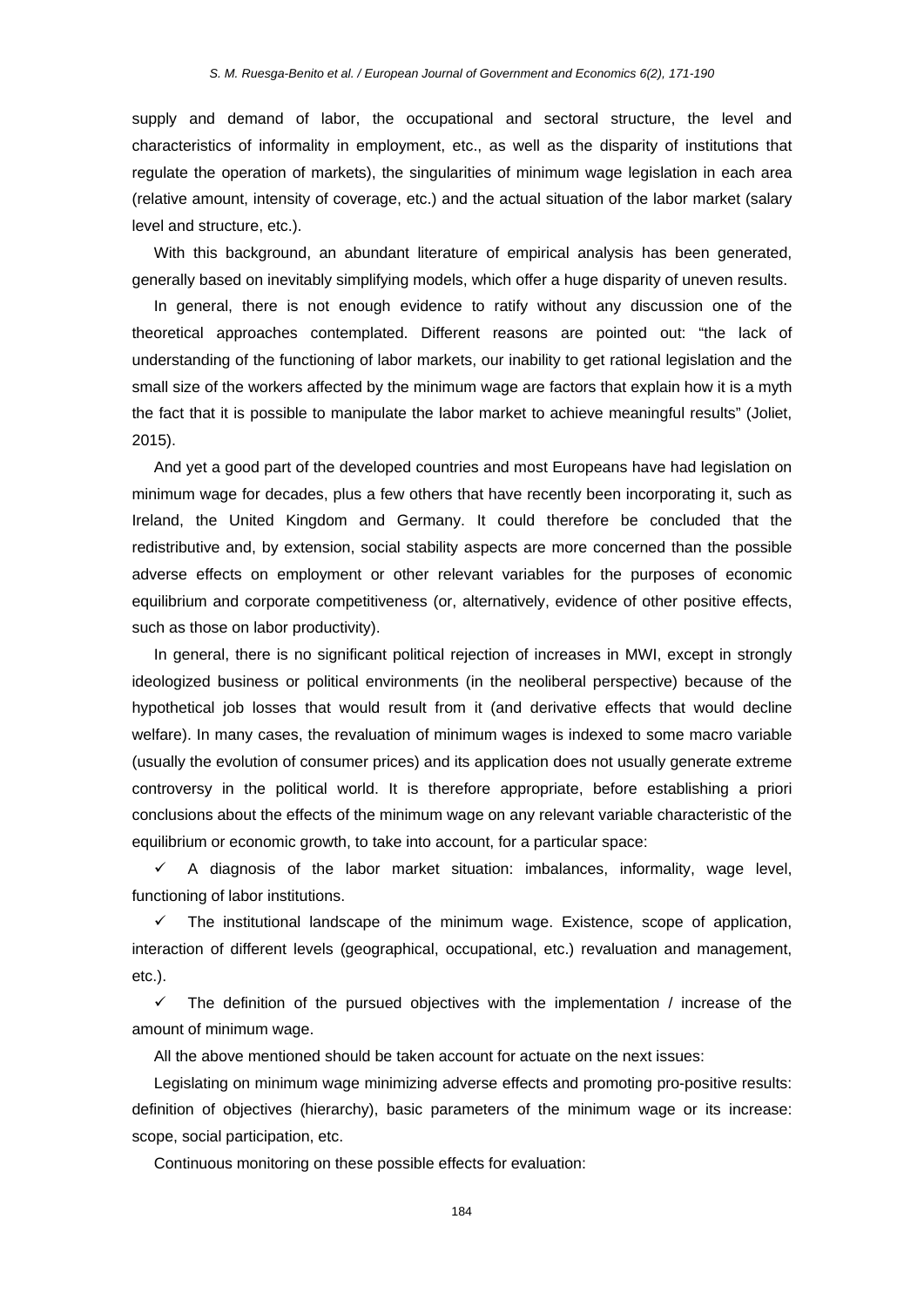$\checkmark$  Microeconomic effects at the enterprise level: job search, productivity, differential wages, etc.

 $\checkmark$  And of the observable effects at the macroeconomic level: on aggregate employment, wage developments, production supply, aggregate demand, price evolution, economic growth, impacts on income distribution and asset concentration , On poverty, etc.

To such effects, and in general, it can be concluded, following Belman and Wolfson (2014: 401), that "*modest increases in the minimum wage raise the wages of the working poor without substantially affecting employment or working hours, and provide. The minimum wage is constituted as a policy instrument which, when used correctly and in combination with other*  policies and programs, can improve the standard of living Of the working poor "(Ibídem)<sup>[21](#page-14-0)</sup>

But, of course, theoretical reflection and empirical applied research on the effects of legislation on the minimum wage continues.

#### **References**

 $\overline{a}$ 

- Aaronson, D. (1997). Price pass-through and minimum wages. Federal Reserve Bank of Chicago.
- Abowd, J. M., Kramarz, F. & Margolis, D. N. (2000). Minimum wages and youth employment in France and the United States. In D.G. Blanchflower & R.B. Freeman (Eds.), Youth employment and joblessness in advanced countries. National Bureau of Economic Research.
- Acemoglu, D. & Pischke, J. S. (1999). The structure of wages and investment in general training. Journal of Political Economy, 107(3), 539-72. doi: 10.1086/250071
- Arulampalam, W., Booth, A.L., & Bryan, M.L. (2004). Training and the new minimum wage. Economic Journal, 114, 87-94. doi: 10.1111/j.0013-0133.2003.00197.x
- Askenazy, P. (2001). Minimum wage, exports and growth. Centre D'etudes Prospectives D'economie Mathematique Appliquees a la Planification, Ecole Normale Supérieure.
- Azam, J. P. (1992). The agricultural minimum wage and wheat production in Morocco (1971- 89). Journal of African Studies, 1(2), 171-191.
- Baker, M., Benjamin, D., & Stanger, S. (1999). The highs and lows of the minimum wage effect. A time-series cross-section study of Canadian law. Journal of Labor Economics, 17(2), 318- 50. doi: 10.1086/209923

Banco de España, (2005). Boletín económico, enero 2005. Banco de España.

<span id="page-14-0"></span> $21$  These conclusions are obtained through a meta-analysis of more than 200 academic articles related to the minimum wage published since 1991 (focusing mainly on articles published since 2000), in which they try to clarify existing research And explain the effects of raising the minimum wage on various variables including income, education, employment, inequality and poverty.

Three models exist in the literature in order to analyze the populations affected by the variation in the minimum wage, the temporal sequence and the magnitude of its effects. Although primarily focused on the United States, they also consider research conducted in Canada, the United Kingdom, and several other developed countries to perform micro and macroeconomic analysis.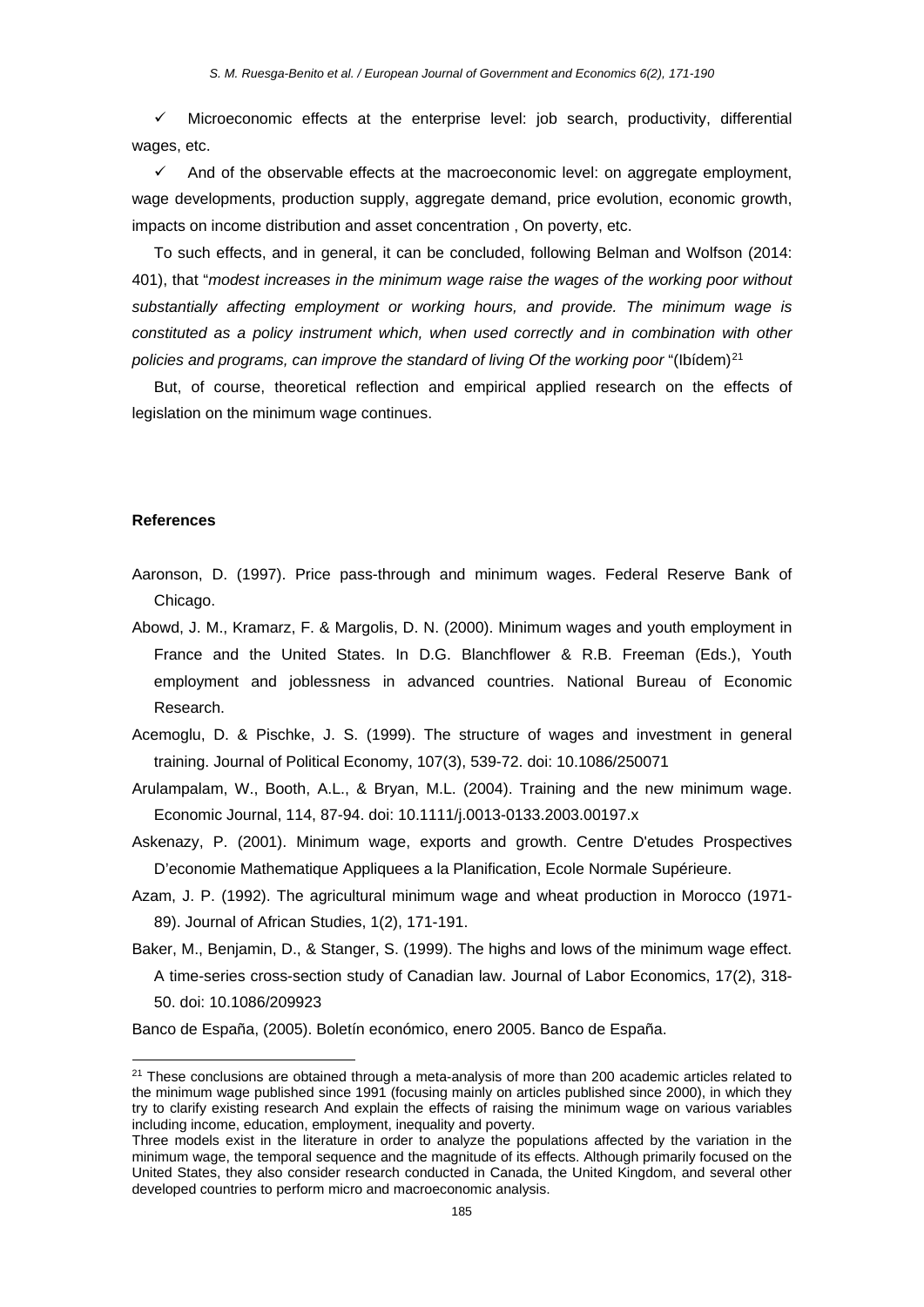- Bazen, S., & Skourias, N. (1997). Is there a negative effect of minimum wages in France? European Economic Review, 57(3-5), 723-732. doi: 10.1016/S0014-2921(97)00004-4
- Bell, L.A. (1997). The impact of minimum wages in Mexico and Colombia. Journal of Labor Economics, 15(3), 103-135. doi: 10.1086/209878
- Belman D., & Wolfson, P. J. (2014). What Does the Minimum Wage Do? Kalamazoo, MI: W.E. Upjohn Institute for Employment Research[. doi: 10.17848/9780880994583.](http://dx.doi.org/10.17848/9780880994583)
- Bernstein, J., & Schmitt, J. (1998). Making work pay: the impact of the 1996-97 minimum wage increase, Economic Policy Institute.
- Bhaskar, V., & To, T. (1999). Minimum wages for Ronald McDonald monopsonies: a theory of monopsonistic competition. Economic Journal, 109(455), 190-203. doi: 10.1111/1468- 0297.00427
- Boadway, R., & Cuff, K. (2001). A minimum wage can be welfare-improving and employmentenhancing. European Economic Review, 45(3), 553-76. doi: 10.1016/S0014-2921(00)00066- 0
- Brown, C. (1999). Minimum wages, employment, and the distribution of income. In O. Ashenfelter & D. Card (eds.), Handbook of Labor Economics, North Holland Press.
- Brown, C., Gilroy C., & Kohen, A. (1982). The effect of the minimum wage on employment and unemployment. Journal of Economic Literature, 20(2), 487-528.
- Bruno C., & Cazes, S. (1997). Le chômage des jeunes en France: Un état des lieux. Revue de l'OFCE, 62, 75-107.
- Burkhauser, R., V., Couch, K.A., & Wittenburg, D.C. (2000). A reassessment of the new economics of the minimum wage literature with monthly data from the current Population Survey. Journal of Labor Economics, 18(4), 653-80. doi: 10.1086/209972
- Cahuc, P., & Michel, P. (1996). Minimun wage: unemployment and growth. European Economic Review, 40(7), 1463-1482.
- Card, D. (1992a). Using regional variation in wages to measure the effects of the federal minimum wage. Industrial and Labor Relations Review, 46(1), 22-37. doi: 10.2307/2524736
- Card, D. (1992b). Do minimum wages reduce employment? A case study of California, 1987- 1989. Industrial and Labor Relations Review, 46(1), 38-54. doi: 10.2307/2524737
- Card, D., & Krueger, A.B. (1994). Minimum wages and employment: a case study of the fastfood industry in New Jersey and Pennsylvania. American Economic Review, 84(4), 772-93.
- Card, D., & Krueger, A. (1995). Myth and measurement: the new economics of the minimum wage, New Jersey: Princeton University Press.
- Cubit, R.P., & Hargreaves-Heap, S. P. (1999). Minimum wage legislation, investment and human capital. Scottish Journal of Political Economy 46(2), 135–157. doi: 10.1111/1467- 9485.00125
- Cunningham, J. (1991). The impact of minimum wages on youth employment, hours of work, and school attendance: cross-sectional evidence from the 1960 and 1970 Censuses. In S. Rottenberg (ed.). The economics of legal minimum wages, American Enterprise Institute.

Currie, J., & Fallick, B. C. (1996). The minimum wage and the employment of youth. Journal of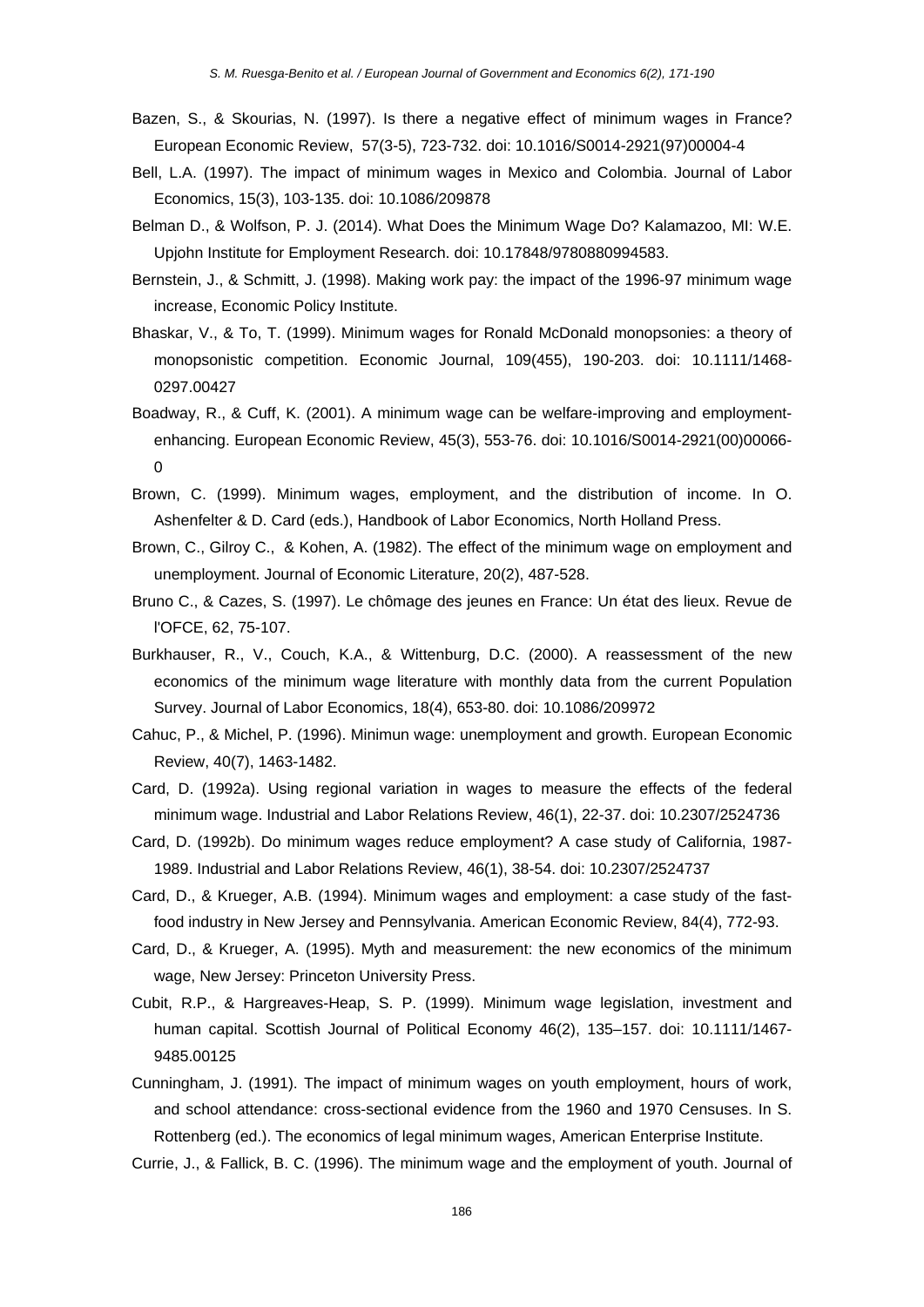Human Resources, 31(2), 404-28. doi: 10.2307/146069

- Deere, D. K., Murphy, M., & Welch, F. (1995). Employment and the 1990-1991 minimum-wage hike. American Economic Review, 85(2), 232-37.
- Deere, D. K., Murphy M., & Welch, F. (1996). Examining the evidence on minimum wages and employment. In M. Kosters (ed.), The effects of the minimum wage on employment, American Enterprise Institute.
- Díaz-Roldán, C. (2017). Fiscal performance in monetary unions: How much austerity should be allowed?. Panoeconomicus, 64(1), 61. doi: 10.2298/PAN140730021D
- Dickens, R., Machin, S., & A. Manning, (1999). The effects of minimum wages on employment: theory and evidence from Britain. Journal of Labor Economics, 17(1), 1-22. doi: 10.1086/209911
- Dickens, R., & Manning, A. (2002). Has the national minimum wage reduced UK wage inequality? London School of Economics.
- DiNardo, J., Fortin, N. M., & Lemieux, T. (1996). Labor market institutions and the distribution of wages, 1973-1992: a semiparametric approach. Econometrica, 64(5), 1001-1044. doi: 10.2307/2171954
- Fields, G.S. (1994). The unemployment effects of minimum wages. International Journal of Manpower, 15(2), 74-81. doi: 10.1108/01437729410059323
- de Fraja, G. (1996). Minimum wage legislation, work conditions and employment. CEPR Discussion Paper, 1524.
- Freeman, R. (1994). Minimum wages: again!. International Journal of Manpower, 15(2), 8-25. doi: 10.1108/01437729410059305
- Freeman, R. (1996). The minimum wage as a redistributive tool. Economic Journal, 106(436), 639-649. doi: 10.2307/2235571
- García Vega, M. A. (2013, December 28). ¿Destruye empleo el salario mínimo?, El País.
- García, N., & Ruesga Benito, S. M. (2014). ¿Qué ha pasado con la economía española? La Gran Recesión 2.0 (2008 – 2013), Editorial Pirámide.
- Gordon, R. J. (1995). Is there a trade off between unemployment and productivity growth?. NBER working paper, 5081.
- Hyslop, D., & Stillman, S. (2004). Youth minimum wage reform and the labour market, New Zealand Treasury Working Paper.
- Islam, I., & Nazara, S. (2000). Minimum wage and the welfare of Indonesian workers. Occasional Discussion Paper Series, 3, International Labour Organization.
- Jiménez, M. (2016). La calidad del empleo y la segmentación laboral en el mercado de trabajo de las medianas y grandes empresas y del sector público de Argentina, (PhD Thesis). Retrieved from Universidad de Alcalá de Henares.
- Joliet, A. (2015). The Myth of Manipulation. The Economics of Minimum Wage. Retrieved from [https://es.scribd.com/document/54970861/The-Myth-of-Manipulation-The-Economics-of-](https://es.scribd.com/document/54970861/The-Myth-of-Manipulation-The-Economics-of-Minimum-Wage)[Minimum-Wage](https://es.scribd.com/document/54970861/The-Myth-of-Manipulation-The-Economics-of-Minimum-Wage)
- Jones, S. R. G. (1987). Minimum wage legislation in a dual labor market. European Economic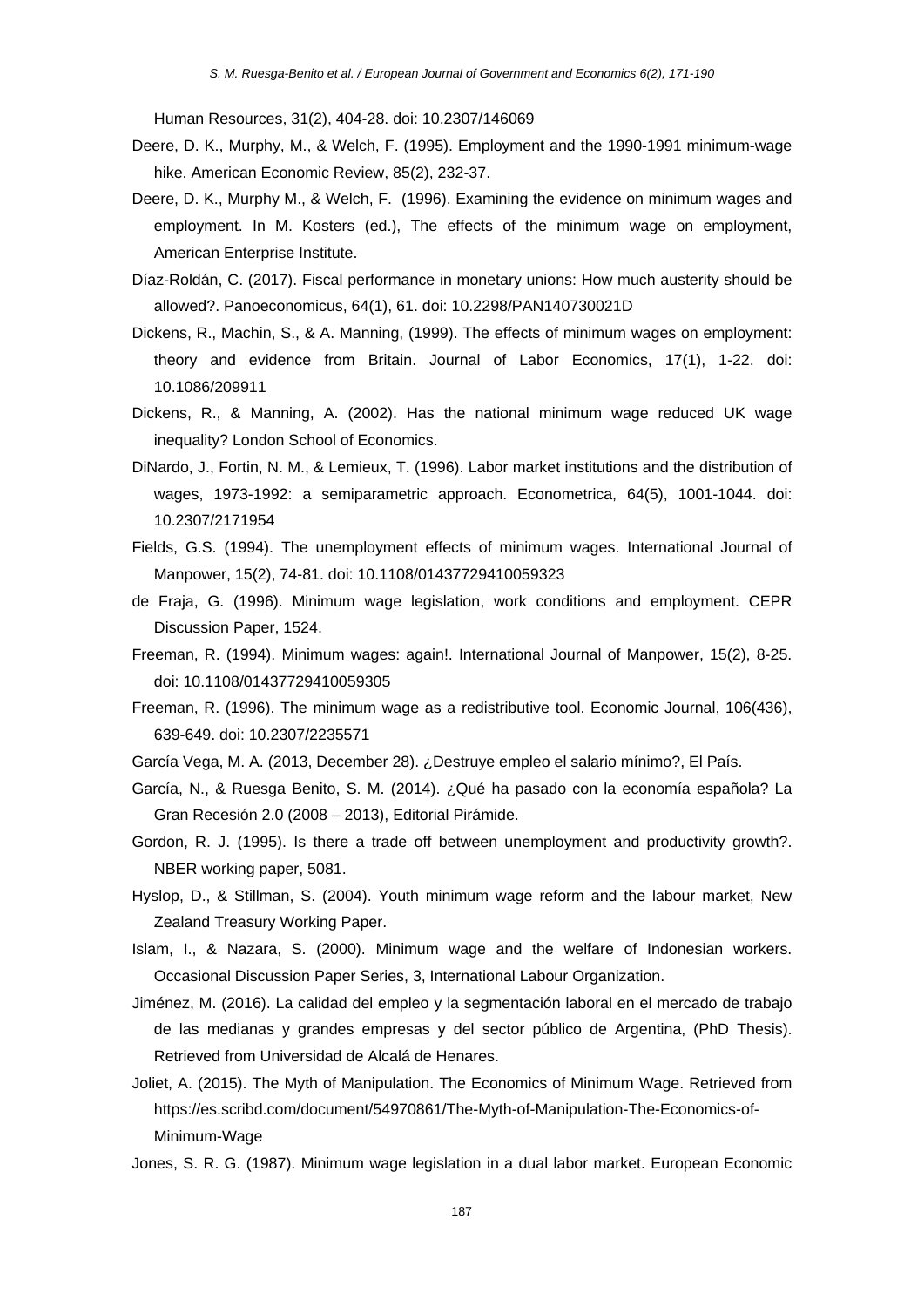Review, 31(6), 1229-46. doi: 10.1016/S0014-2921(87)80015-6

- Katz, L., & Krueger, A. (1992). The effect of the minimum wage on the fast-food industry. Industrial and Labor Relations Review, 46(1), 6-21. doi: 10.2307/2524735
- Kim, T., & Taylor, L. (1995). The employment effect in retail trade of California's 1988 minimum wage increase. Journal of Business and Economic Statistics, 13(2), 175-82. doi: 10.1177/001979390906200305
- Klerman, J. A. (1992). Employment effect of mandated health benefits. In Health benefits and the workforce, U.S. Department of Labor, Pension and Benfits Administration, U.S. Government Printing Office.
- Komlos, J. (2015, December 15). Why raising the minimum wage is good economics. PBS. Retrieved from http://www.pbs.org/newshour/making-sense/why-raising-the-minimum-wageis-good-economics/
- L'Horty, Y., & Raults, C. (2004). Inflation, minimum wage and other wages: an econometric study on French macroeconomic data. Applied Economics, 36(4), 277-290. doi: 10.1080/00036840410001674213
- Lee, D. S. (1999). Wage inequalities in the U.S. during the 1980s: rising dispersion or falling minimum wage?. Quarterly Journal of Economics, 114(3), 941-1023. doi: 10.1162/003355399556197
- Lemos, S. (2003). Political variables as instruments for the minimum wage. University College London. Retrieved from http://discovery.ucl.ac.uk/2552/
- Lemos, S. (2004a). Are wage and employment effects robust to alternative minimum wage variables? University of Leicester. Retrieved from https://www.le.ac.uk/economics/research/RePEc/lec/leecon/dp04-4.pdf?uol\_r=d307e306
- Lemos, S. (2004b). The effect of the minimum wage on prices in Brazil, University of Leicester. Retrived from https://www.le.ac.uk/economics/research/RePEc/lec/leecon/dp04-4.pdf?uol\_r=d307e306
- Lester, R. (1946). Shortcomings of Marginal Analysis for Wage-Employment Problems. American Economic Review, 36, 62-82.
- Lucas, R. (1988). On the Mechanics of Economic Development. Journal of Monetary Economics, 22, 3-42. doi: 10.1016/0304-3932(88)90168-7
- MacDonald, J. M., & Aaronson, D. (2000). How do retail prices react to minimum wage increases? Federal Reserve Bank of Chicago.
- Machin, S., & Manning, A. (1994). The effects of minimum wages on wage dispersion and employment: evidence from the UK Wages Councils. Industrial and Labor Relations Review, 47(2), 319-29. doi: 10.1177/001979399404700210
- Machin, S., & Manning, A. (1996). Employment and the introduction of a minimum wage in Britain. Economic Journal, 106(436), 667-76. doi: 10.2307/2235574
- Machin, S., & Manning, A. (1997). Minimum wages and economic outcomes in Europe. European Economic Review, 41(3-5), 733-42. doi: 10.1016/S0014-2921(97)00032-9
- Machin, S., Manning, A., & Rahman, L. (2003). Where the minimum wage bites hard: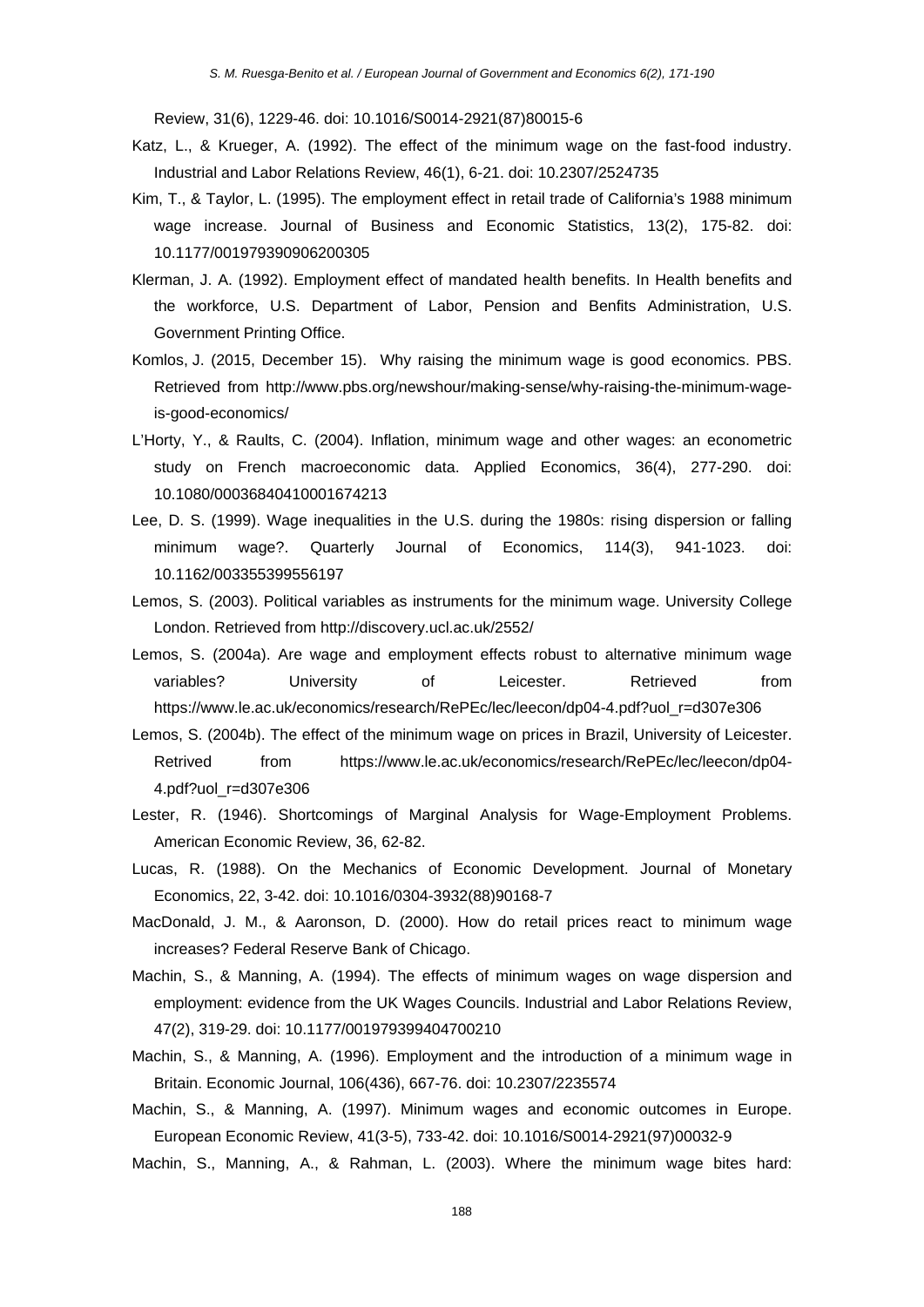introduction of minimum wages to a low wage sector. Journal of The European Economic Association, 1(1), 154-180. doi: 10.1162/154247603322256792

- Manning, A. (1995). How do we know that real wages are too high?. Quarterly Journal of Economics, 110(4), 1111-25. doi: 10.2307/2946650
- Mejeur, J. (2014 March). Maximum divided on minimum wage. State Legislatures Magazine, March, p.14-17. Retrieved from: http://www.ncsl.org/Portals/1/Documents/magazine/articles/2014/SL\_0314-Workforce.pdf
- Meyer, R., & Wise, D. (1983a). The effects of the minimum wage on the employment and earnings of youth. Journal of Labor Economics, 1, 66-100.
- Meyer, R. & Wise, D. (1983b). Discontinuous distributions and missing persons: the minimum wage and unemployed youth. Econometrica, 51(6), 1677-98. doi: 10.2307/1912112
- Neumark, D., & Wascher, W. (1992). Employment effects of minimum and subminimum wages: panel data on state minimum wage laws. Industrial and Labor Relations Review, 46(1), 55- 81. doi: 10.2307/2524738
- Neumark, D., & Wascher, W. (2000). Minimum wages and employment: a case study of the fast-food industry in New Jersey and Pennsylvania: comment. American Economic Review, 90(5), 1362-96. doi: 10.1257/aer.90.5.1362
- Neumark, D., & Wascher, W. (2003). Minimum wages, labor market institutions, and youth employment: a cross-national analysis. FEDS Working Paper, 23, National Bureau of Economic Research.
- Nichell, S., & Layard, R. (1997). The labour market consequences of technical and structural change. Oxford University Discussion Paper Series.
- Novo-Corti, I., González-Laxe, F., & Pociovalisteanu, D. M. (2015). The economic analysis of maritime catastrophes in sensitive areas: the assessment and calculation of damages in the environment and population's way of life. Journal of Cleaner Production, 107, 267-278. doi: 10.1016/j.jclepro.2015.04.084
- OECD (1998). Making the Most of the Minimum: Statutory Minimum Wages, Employment, and Poverty. In Employment Outlook, (OECD), Paris: OECD Publications
- OECD (2004). Benefits and wages: OECD Indicators. Paris: Organisation for Economic Cooperation and Development.
- Orazem, P.F., & Mattila, J. P. (2002). Minimum wage effects on hours, employment and number of firms: the Iowa case. Journal of Labor Research, vol. 23(1), 3-23. doi: 10.1007/s12122- 002-1014-6
- Pigou, A.C. (1920). The economics of welfare (4th Edition). London: Macmillan.
- Portugal, P. & Cardoso, A. R. (2001). Disentangling the minimum wage puzzle: an analysis of job accessions and separations from a longitudinal matched employer-employee data set. CEPR Disscucion Paper, 2844.
- Rebitzer, J. & Taylor, L. (1995). The Consequences of Minimum Wage Laws: Some New Theoretical Ideas. Journal of Public Economics, 56(2), 245-255. doi: 10.1016/0047- 2727(93)01411-3